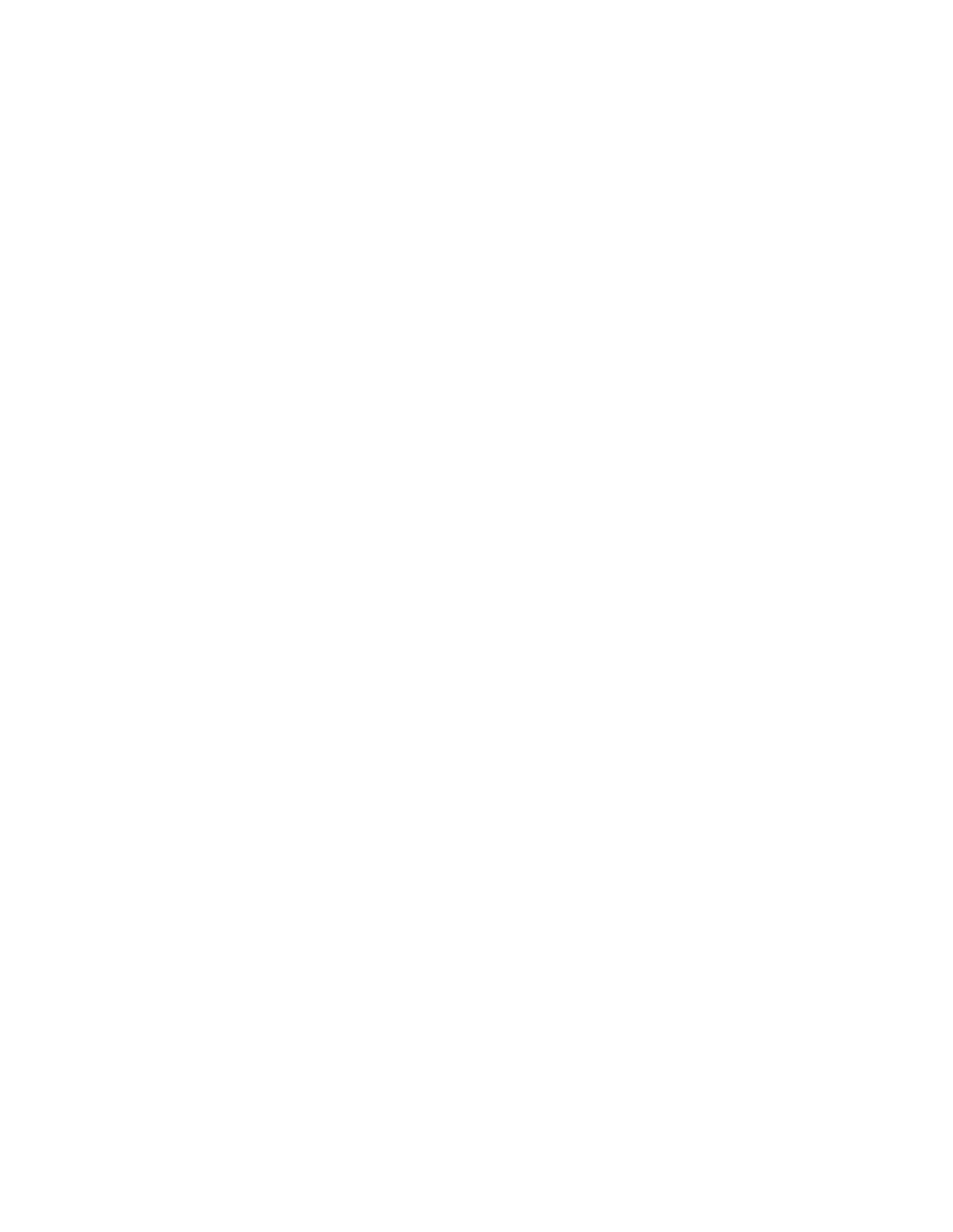# **Acknowledgements**

This report was prepared by Angela K. Laramie, MPH, Letitia K. Davis, Sc.D., Vivian C. Pun, MPH, and James Laing, BS, of the Occupational Health Surveillance Program and Alfred DeMaria, Jr., MD, of the Bureau of Communicable Disease Control. Special acknowledgement goes to the members of the Massachusetts Department of Public Health Sharps Injury Prevention Advisory Committee who have dedicated substantial time and effort to guide the development of the Massachusetts Sharps Injury Surveillance System and the preparation of this report. In addition to Alfred DeMaria, Jr., MD, these members include: Gail Palmeri, RN, Phillip Adamo, MD, Evelyn Bain, RN, Karen Daley, RN, Anuj Goel, and Margaret Quinn, Sc.D. Additional thanks to Helene Bednarsh, RDH, Catherine Galligan, MS, and Liz O'Connor, RN; who provided invaluable technical expertise and practical insights. Finally, special thanks go to the infection control, employee health department and other staff in Massachusetts hospitals who collected and provided the data on which this report is based. Many hospital staff provided helpful input in developing the reporting system and continued input is welcome.

This work was funded in part through a cooperative agreement with the National Institute for Occupational Safety and Health (U60/OH008490) of the Centers for Disease Control and Prevention.

To obtain additional copies of this report, contact:

Massachusetts Department of Public Health Bureau of Health Information, Statistics, Research and Evaluation Occupational Health Surveillance Program 250 Washington Street,  $6<sup>th</sup>$  Floor Boston, MA 02108

617-624-5632

Sharps.Injury@state.ma.us

This report is also available on line at MDPH's website: www.mass.gov/dph/ohsp

Suggested citation:

Massachusetts Department of Public Health Occupational Health Surveillance Program. (2010) Sharps Injuries among Hospital Workers in Massachusetts, 2009: Findings from the Massachusetts Sharps Injury Surveillance System.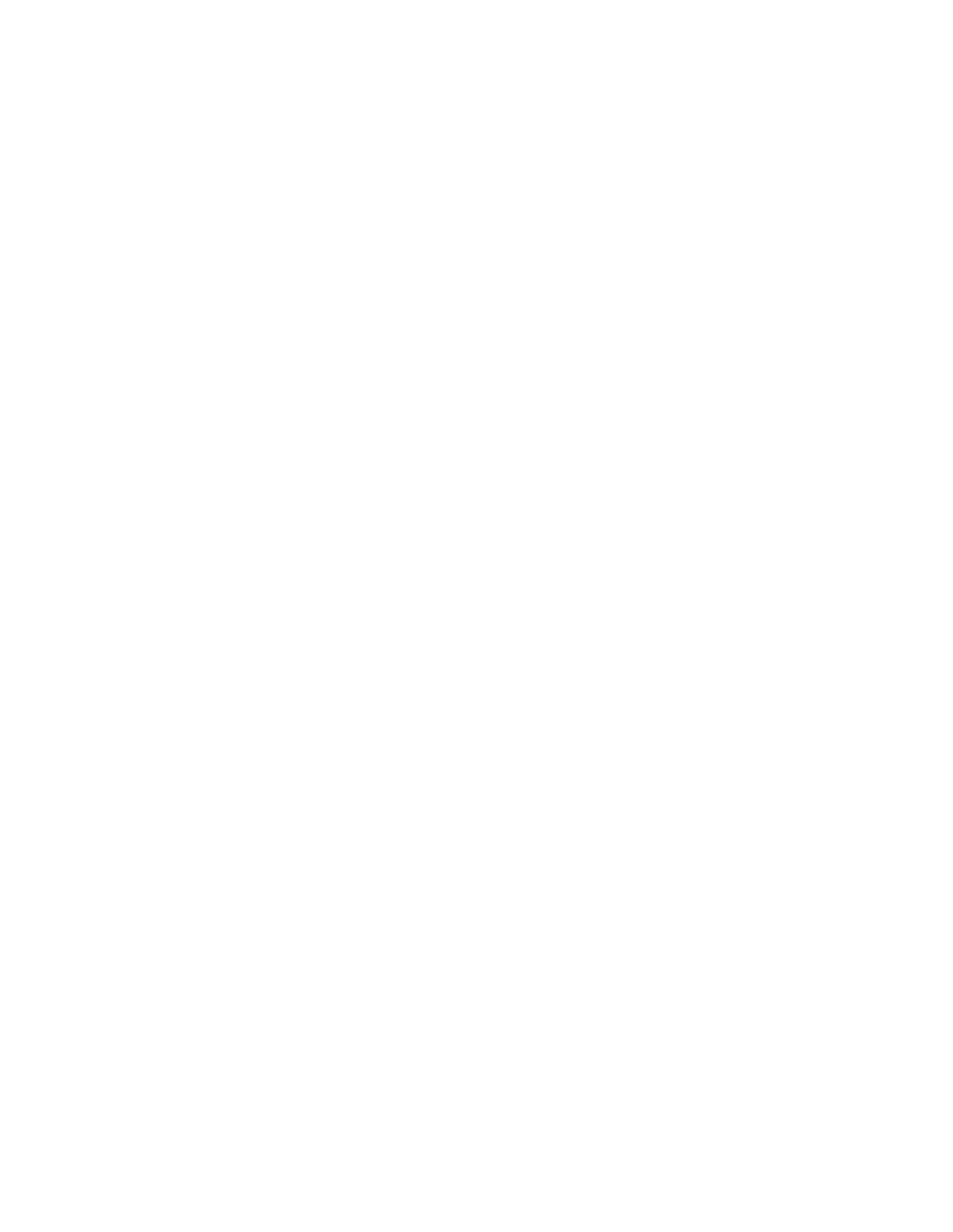| Contents |  |
|----------|--|
|----------|--|

|                                                                                                                    | Page                                            |
|--------------------------------------------------------------------------------------------------------------------|-------------------------------------------------|
| Background                                                                                                         |                                                 |
| Methods                                                                                                            |                                                 |
| Data Highlights                                                                                                    |                                                 |
| Limitations                                                                                                        | $\begin{array}{c} 2 \\ 3 \\ 6 \\ 7 \end{array}$ |
| <b>Discussion</b>                                                                                                  |                                                 |
| References                                                                                                         | 9                                               |
| <b>Appendices</b>                                                                                                  |                                                 |
| A. Detailed Tables of Sharps Injuries among Hospital Workers, All Hospitals                                        |                                                 |
| Work Status of Injured Worker                                                                                      | 11                                              |
| Occupation of Injured Worker                                                                                       | 11                                              |
| Department where Incident Occurred                                                                                 | 12                                              |
| Procedure for which Device was Used                                                                                | 13                                              |
| Device Involved in the Injury                                                                                      | 14                                              |
| <b>Sharps Injury Prevention Feature</b>                                                                            | 16                                              |
| When the Injury Occurred                                                                                           | 16                                              |
| How the Injury Occurred                                                                                            | 16                                              |
| Device by Presence of Sharps Injury Prevention Features                                                            | 18                                              |
| Procedure by Devices With and Without Sharps Injury Prevention Features                                            | 18                                              |
| B. Detailed Tables of Sharps Injuries among Hospital Workers by Number of<br>Licensed Hospital Beds, All Hospitals | 19                                              |
| C. Detailed Tables of Sharps Injuries among Hospital Workers by Teaching Status,<br><b>All Hospitals</b>           | 21                                              |
| D. List of Selected Resources about Bloodborne Pathogen Exposures for Health<br><b>Care Workers</b>                | 23                                              |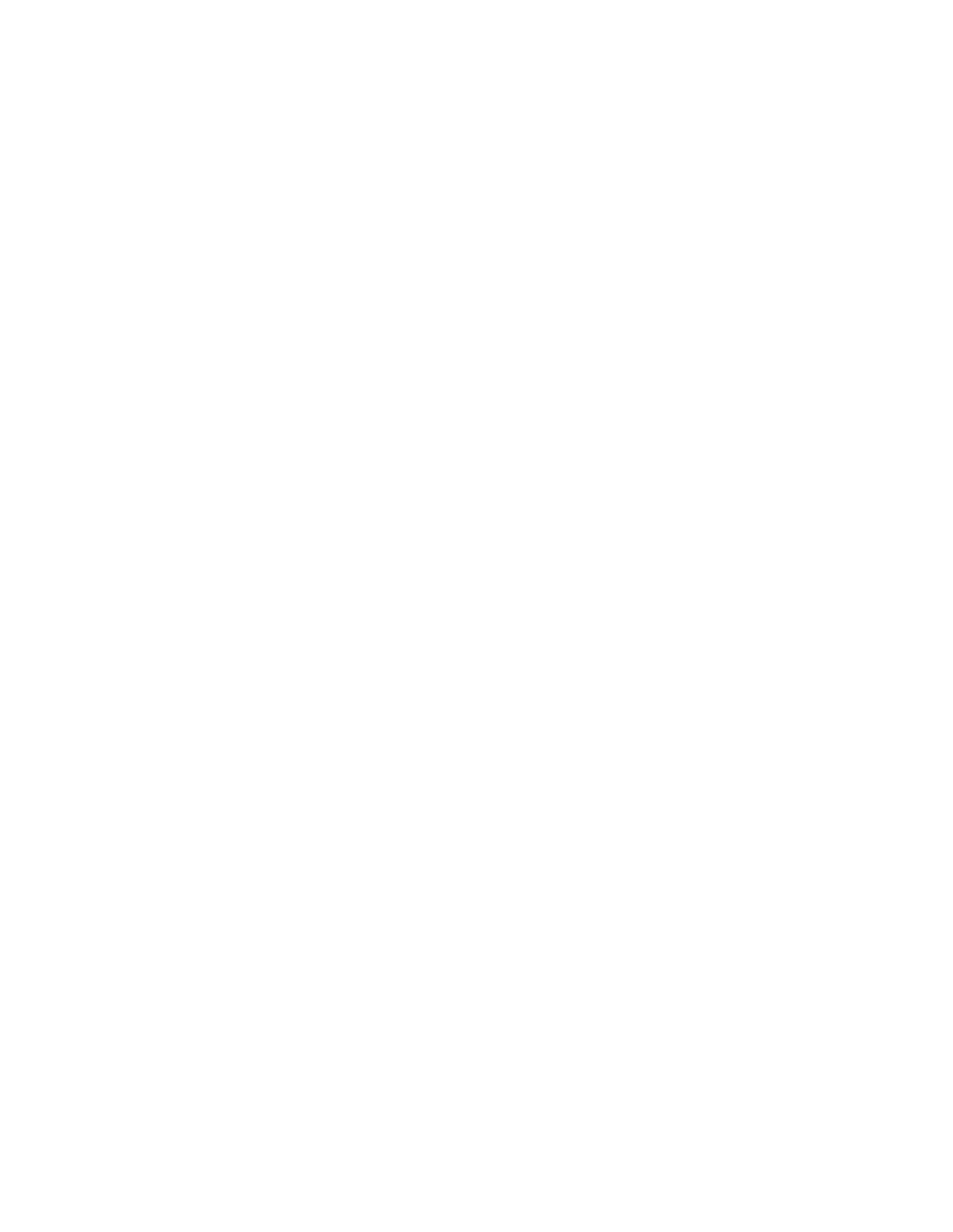### **BACKGROUND**

#### Sharps Injuries

Health care worker exposures to bloodborne pathogens as a result of injuries caused by contaminated needles and other sharp devices, also known as percutaneous injuries, are a significant public health concern. Estimates by the U.S. Centers for Disease Control and Prevention (CDC) put the number of sharps injuries in healthcare as well in excess of half a million each year, with about half of those injuries, or approximately 1,000 percutaneous injuries per day, occurring in U.S. hospitals (Panlillio et al., 2004). While several studies report that injuries occur frequently to nurses, physicians and technicians, housekeeping and other support staff are also at risk (Hiransuthikul, Tanthitippong & Jiamjarasrangsi, 2006). As a measure of likelihood of injury among hospital workers, it has been estimated that 28 sharps injuries occur annually for every 100 occupied hospital beds (Perry, Parker & Jagger, 2009).

Sharps injuries have been associated with occupational transmission of hepatitis B (HBV), hepatitis C (HCV) and human immunodeficiency virus (HIV) as well as over 20 other pathogens (OSHA, 2001). U.S. Public Health Service guidelines provide recommendations for post-exposure management of all workers who have sustained occupational exposure to bloodborne pathogens (CDC, 2001; CDC, 2005). These guidelines provide information for determining when post-exposure prophylaxis is appropriate. Preventive medical treatment following exposure may decrease the likelihood of infection with HIV and HBV (Cardo et al., 1997; CDC, 2001). The average direct costs, including laboratory costs for tests of both source patients and exposed employees, labor costs associated with testing and counseling, and the costs of post-exposure prophylaxis, are estimated to be \$3,042 (ranging from \$1,663 to \$4,838) (O'Malley, Scott, Gayle, Dekutoski, Foltzer, Lundstrom, et al., 2007).

Sharps injuries are preventable and the overall goal should be their elimination. As a step in that direction, the U.S. Public Health Service has called for the reduction of sharps injuries among health care workers by 30% as a national health objective for 2010 (DHHS, 2006). In addition, health care facilities are required by federal regulations to implement comprehensive plans to reduce these injuries. Preventing sharps injuries requires the combined effort of government agencies, employers, and equipment manufacturers, as well as health care workers themselves. Elements of a successful sharps injury prevention program, as outlined by the CDC, include: promoting an overall culture of safety in the workplace, eliminating the unnecessary use of needles and other sharp devices, using devices with sharps injury prevention features (safety devices), employing safe workplace practices, and training health care personnel (CDC, 2008). Sharps injury surveillance is also a key component of a comprehensive program.

Prior to 2000, while some national data had been collected, little was known about the extent and distribution of sharps injuries among health care workers in Massachusetts. In 2001, pursuant to An Act Relative to Needlestick Injury Prevention (MGL Chapter 111 §53D) the Massachusetts Department of Public Health (MDPH) promulgated regulations requiring acute and non-acute care hospitals licensed by the Department to implement sharps injury prevention plans and also to report sharps injury data to MDPH. This led to the establishment of the Massachusetts Sharps Injury Surveillance System, which has collected data from all MDPH licensed hospitals for the past eight years (2002-2009).

#### The Massachusetts Sharps Injury Surveillance System

MDPH regulations, mirroring the federal Occupational Safety and Health Administration (OSHA) Bloodborne Pathogen Standard (29 CFR 19101.1030) revised in 2001, require that hospitals licensed by MDPH use devices with sharps injury prevention technology, develop exposure control plans, and maintain logs of worker injuries with contaminated sharps. MDPH also requires that hospitals submit the data from their sharps logs annually to the Department. Data are reported to the Sharps Injury Surveillance System electronically using the Annual Summary of Sharps Injury form. The data reported are compiled and published to guide state efforts to prevent sharps injuries and promote action at the local level. The surveillance system provides information about occupations at risk as well as devices,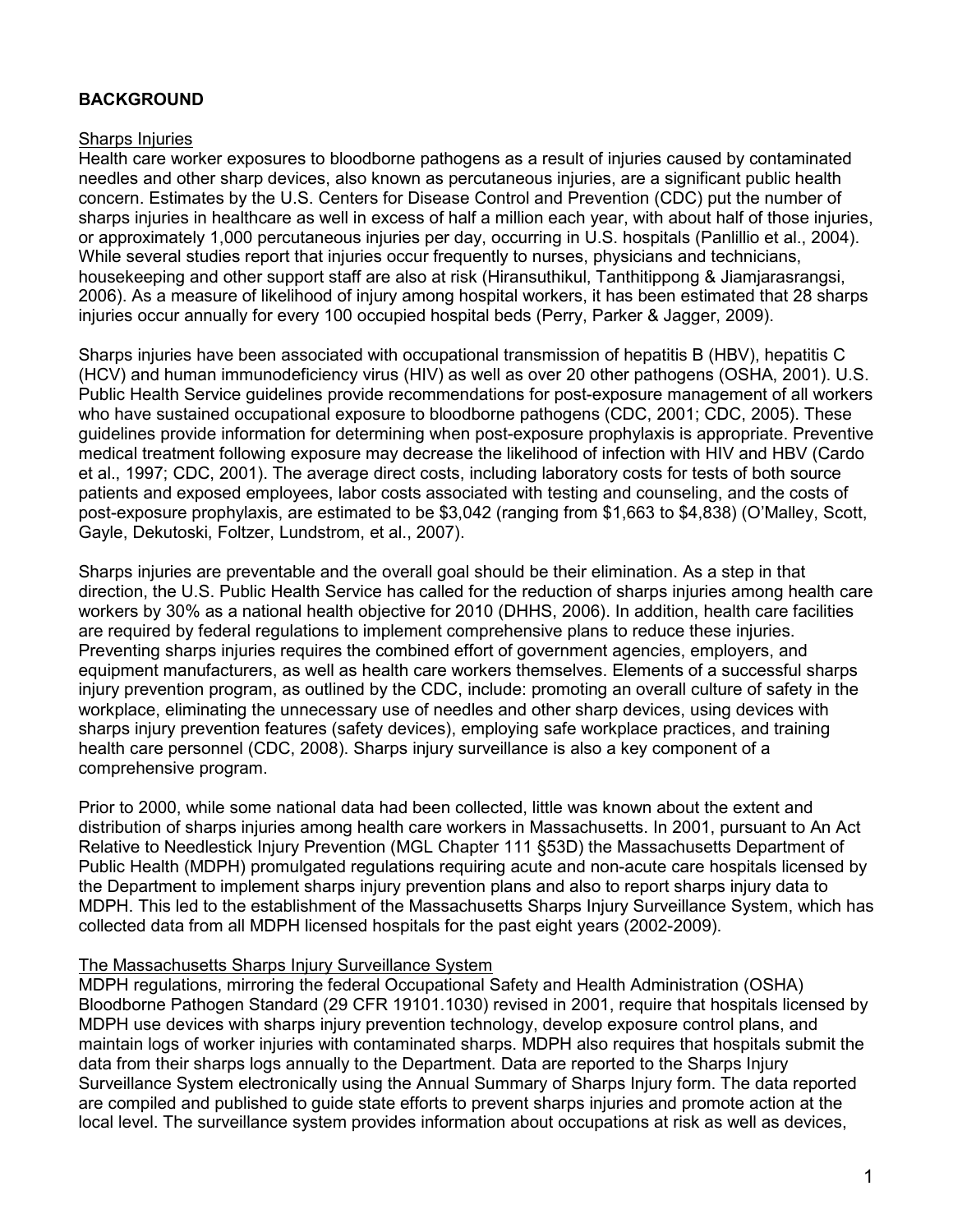procedures and departments associated with sharps injuries. It also serves as a vehicle for hospitals and health care workers in Massachusetts to share information about successful prevention strategies.

The Massachusetts Sharps Injury Surveillance System is intended to provide information that can assist Massachusetts hospitals and health care workers in targeting and evaluating efforts to reduce the incidence of sharps injuries and the associated human and economic costs. Comprehensive reports of surveillance findings for 2002, 2003 and 2004 have been produced, as well as surveillance updates for 2005, 2006, 2007 and 2008.<sup>1</sup> This brief report includes findings from the Massachusetts Sharps Injury Surveillance System for the 2009 data collection period. Findings are presented by hospital bed-size categories, by teaching status as well as for all hospitals combined to allow hospitals to compare their individual experiences with those in similar facilities. Input from hospitals and health care workers regarding the surveillance activities and the content of this report is highly welcome. MDPH looks forward to continued collaboration in maintaining an effective sharps injury surveillance system to improve the health and safety of health care workers in Massachusetts.

#### Underreporting of Sharps Injuries

Underreporting of sharps injuries by employees is well documented in the literature with estimates ranging from 22% to 99%, and has been found to vary by occupation and by hospital (Perry, 2000; Avarado-Ramy et al., 2003; Kotelchuck et al., 2004; Sohn et al., 2004, Au et al., 2008; Nagao et al., 2009). There are many reasons why healthcare workers may not report sharps injuries: they may perceive that the injuries or the source patients are low risk; they may fear the diseases to which they have potentially been exposed; they may have concerns about job security or the extra paperwork and time involved in follow-up. In addition, they may lack information and training about appropriate reporting procedures or the reporting procedures themselves may be inadequate (Tandberg, Stewart & Doezema, 1991). Hospitals with well established sharps injury surveillance programs and strong safety cultures may identify and report more injuries than hospitals with less well developed programs. Underreporting must be taken into account in interpreting the findings presented in this report. Hospitals, in evaluating their own data, should do so within the context of their own sharps injury surveillance and prevention programs. Assessment of underreporting should be an integral part of sharps injury prevention activities.

### **METHODS**

### Population under surveillance

All health care workers in acute and non-acute care hospitals licensed by MDPH, as well as any satellite units (e.g., community health centers, ambulatory care centers) operating under a hospital license, are included in the population under surveillance.

### Reportable exposure incident

A reportable exposure incident is defined as an exposure to blood or other potentially infectious materials as a result of an event that pierces the skin or mucous membranes during the performance of an employee's duties. A sharps injury is also considered an exposure incident if the worker is injured with a clean sharp or device (before use) through contaminated gloves or other contaminated mediums. An injury involving a clean device without any contact with infectious materials is not considered an exposure incident. See the MPDH report *Sharps Injuries among Hospital Workers in Massachusetts, 2004: Findings from the Massachusetts Sharps Injury Surveillance System*  (www.mass.gov/Eeohhs2/docs/dph/occupational\_health/injuries\_hospital\_2004.pdf) for a more detailed description of the surveillance system and methods.

 $\overline{a}$ <sup>1</sup> "Sharps Injuries among Hospital Workers in Massachusetts" for 2002, 2003, 2004, 2005, 2006, 2007, 2008 and 2009 can be downloaded from www.mass.gov/dph/ohsp under "Needlesticks and Other Sharps Injuries" and "Data and Statistics".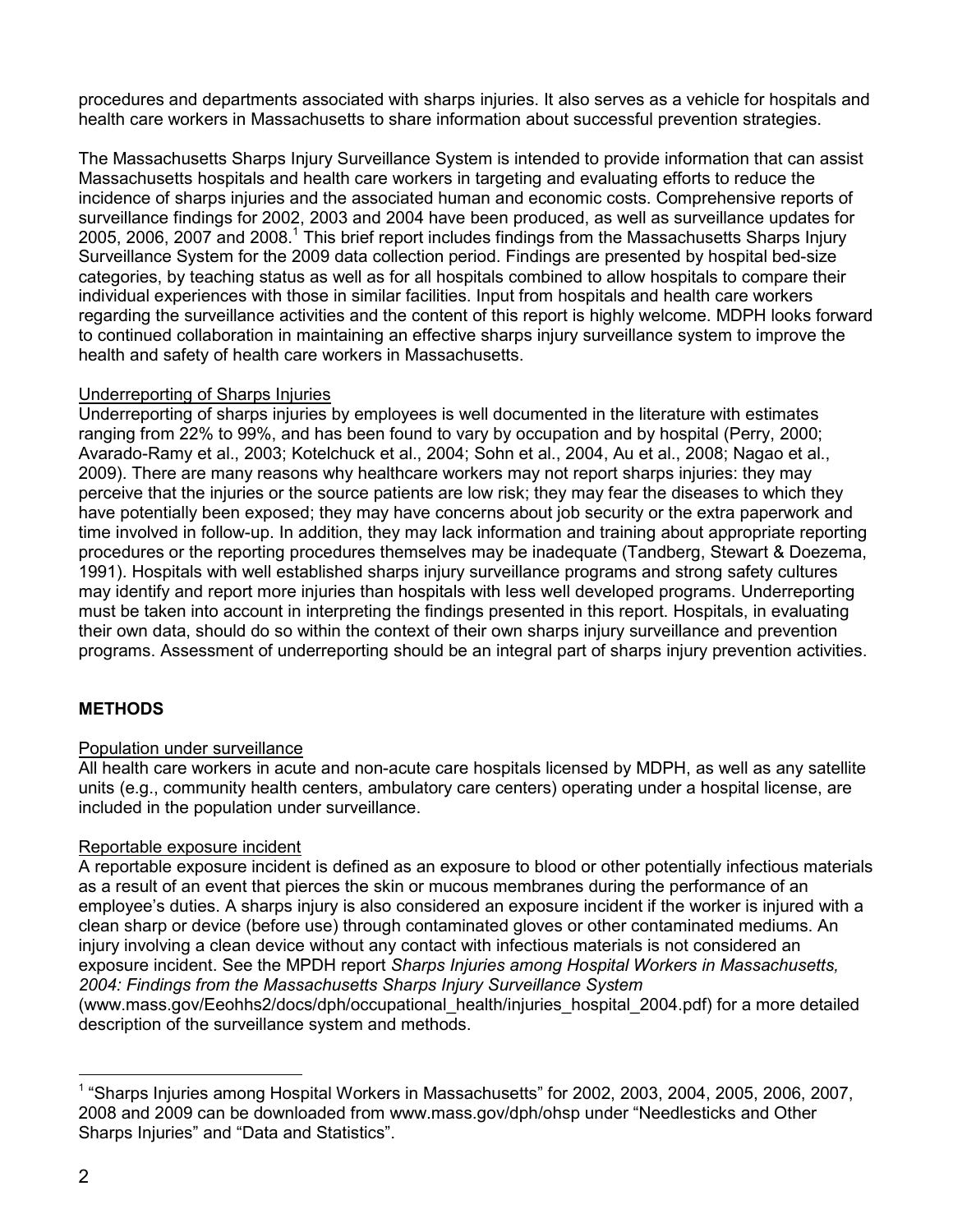### Data presented

Frequencies (counts and percents) are presented for each of the data elements collected, with the exception of brand/model of device. Findings are presented for all hospitals combined (Appendix A) as well as by hospital size categories (defined by number of licensed beds) (Appendix B) and by teaching status (Appendix C) to allow hospitals to compare their individual experiences with those in similar facilities. Rates using the number of licensed beds as the denominator are presented by hospital size.

### **DATA HIGHLIGHTS**

All 98 hospitals licensed by MDPH submitted Annual Sharps Injury Reports containing information about sharps injuries sustained by Massachusetts hospital workers in 2009. The number of sharps injuries reported by individual hospitals ranged from 0 to 341, with over half of the hospitals reporting fewer than 20 injuries. The extent to which a high number of reported injuries in a hospital reflects a true higher incidence of injuries or better sharps injury reporting practices is unknown.

The 22 Massachusetts teaching hospitals reported 65% (1,886) of all sharps injuries. Teaching status is strongly correlated with hospital size; nearly half of the teaching hospitals (45%, 10) have over 300 beds. Detailed findings for all hospitals are presented in Appendix A. Summary tables of findings by hospital size and teaching status are provided in Appendices B and C.

#### **Overview**

- A total of 2,889 sharps injuries among hospital-based health care workers in Massachusetts were reported for the surveillance period January 1 to December 31, 2009. This is similar to the annual number of sharps injuries reported in previous years.
- Eighty-six percent of the injured workers (2,495) were hospital employees, 9% (253) were nonemployee practitioners, 4% (108) were students, and 1% (23) were temporary or contract employees.

#### **Occupation and Department**

- Nurses sustained more injuries (37%, 1,073) than any other occupational group, followed by physicians (37%, 1,065). Close to half of the injuries in the physician category were sustained by interns and residents. Physicians accounted for proportionately more injuries in large hospitals (> 300 licensed beds) (47%, 812).
- Technicians, such as surgical technicians and phlebotomists, sustained 18% (517) of the injuries. Four percent (122) of the injuries were sustained by support service workers, of whom a third (80) were housekeepers.



• Injuries occurred most frequently in operating rooms (33%, 963) followed by medical surgical wards (19%, 545). Nine and seven percent of injuries occurred in emergency departments (263) and intensive care units (211) respectively.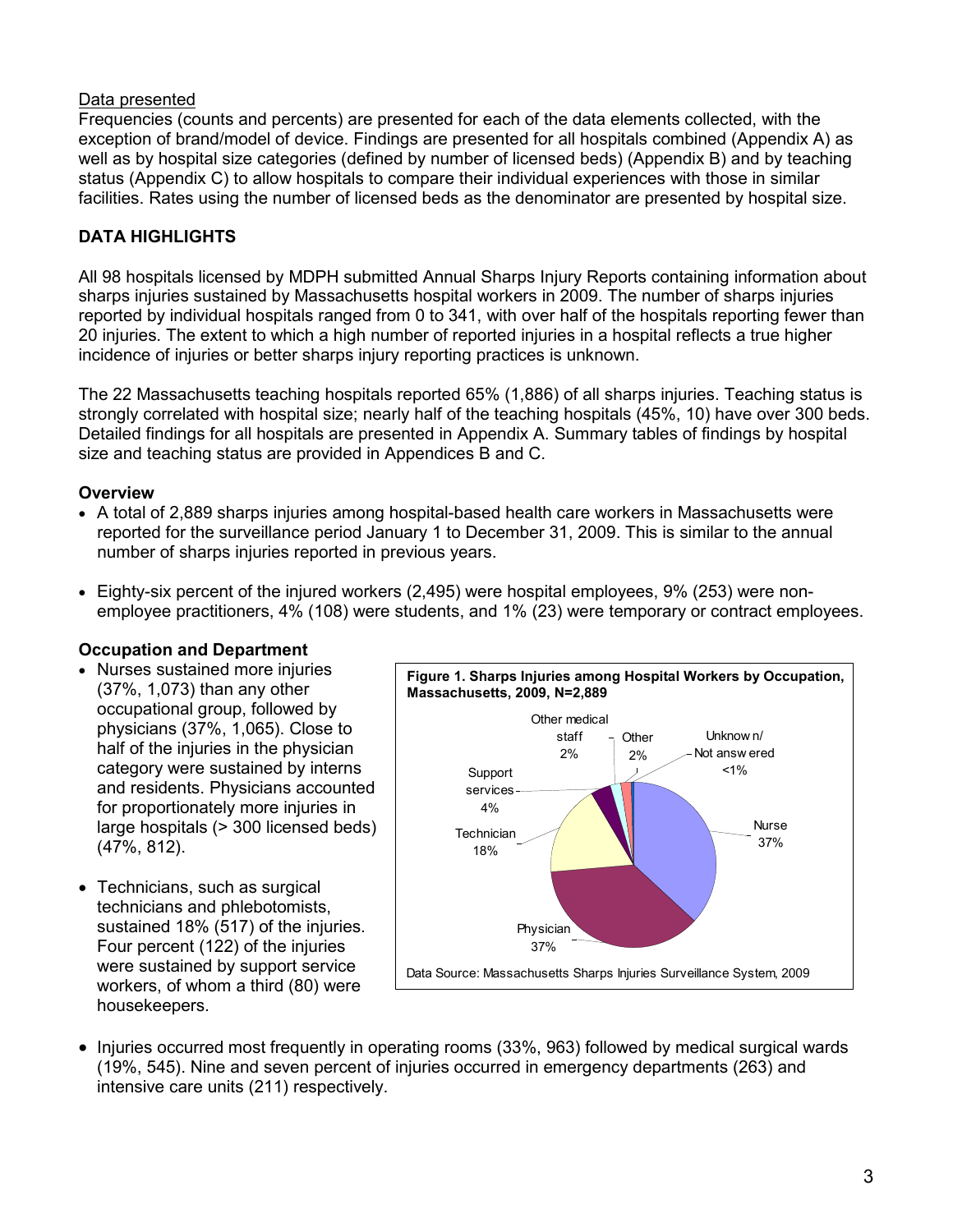### **Type of Device**



• Hollow bore needles, which include hypodermic needles/syringes, winged steel needles, vacuum tube collection devices and IV stylets, as a group accounted for 52% (1,511) of all injuries reported. Hypodermic needles/syringes accounted for more injuries (31%, 884) than any other type of device. While most frequent, injuries with hypodermic needles/syringes generally involve less direct blood exposure and thus present less risk than injuries involving winged steel needles and vacuum tube collection devices. Injuries with these two types of devices accounted for 8% (240) and 4% (112) of all injuries, respectively.

- Injuries involving solid sharp devices, including suture needles, scalpels and glass, accounted for 31% (902) of all injuries. Injuries involving suture needles accounted for 23% (653), followed by scalpel blades (8%, 231) and glass items (1%, 18).
- Of the 2,598 (90%) injuries with devices for which information regarding the presence of engineered sharps injury prevention features was recorded, over half (58%, 1,498) involved devices without engineered sharps injury prevention features.

**Figure 3. Sharps Injuries among Hospital Workers by Presence of Engineered Sharps Injury Prevention Feature, Massachusetts, 2009, N=2,889**



Hypodermic needles/syringes lacked these features in 31% (270) of the injuries associated with these devices, even though hypodermic needles/syringes with engineered sharps injury prevention features have been available on the market for the past 13 years. By contrast, only 10% (24) of winged steel needles and 16% (18) of vacuum tube collection holder/needles associated with injuries lacked these features.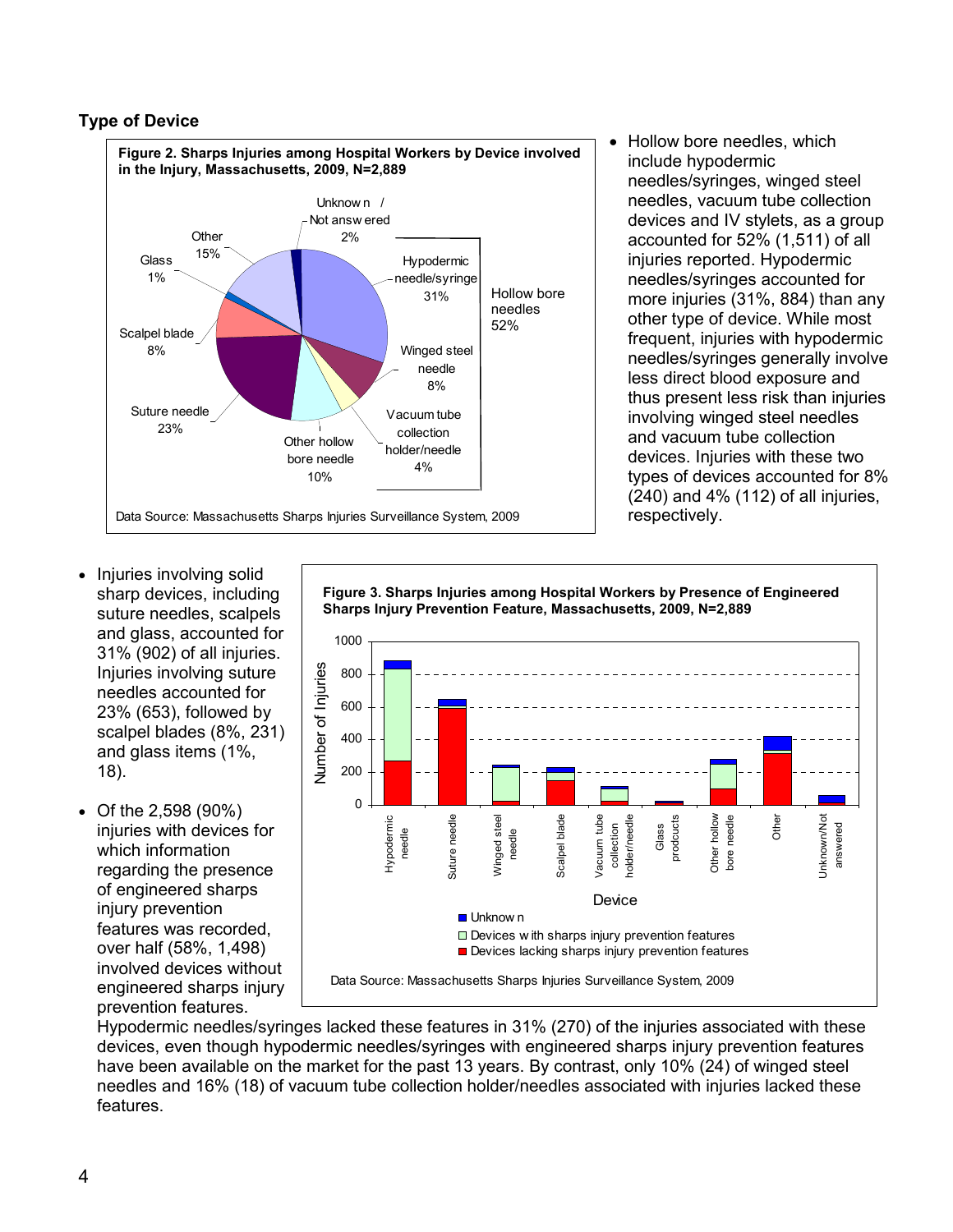#### **Procedure for which the Device was Used and When the Injury Occurred**

- Devices involved in injuries were most frequently used for injections (24%, 690) and suturing (23%, 655) followed by blood procedures (14%, 413). In medium size hospitals injuries were most often related to injections (28%, 269), as was the case in small sized hospitals (24%, 48). Suturing accounted for 25% of injuries in large hospitals (434 injuries), in contrast to 19% and 20% in medium and small sized hospitals respectively.
- Injuries occurred during the use of devices in 47%



(1,350) of the cases. After use of the device (47%, 1,345) was an equally dangerous time to handle a device. These included injuries sustained after use but before disposal of devices (34%, 991) and injuries occurring during or after disposal (12%, 354).



- Twelve percent (358) of the cases occurred during the act of suturing. Handling and passing equipment (240) and activating sharps injury prevention features (230) accounted for 8% of the injuries occurring after use before disposal respectively.
- Collision with sharp accounted for 15% (445) of the reported cases. MDPH continues to work with hospitals to encourage greater detail in descriptions of the incident so that these cases can be more appropriately coded.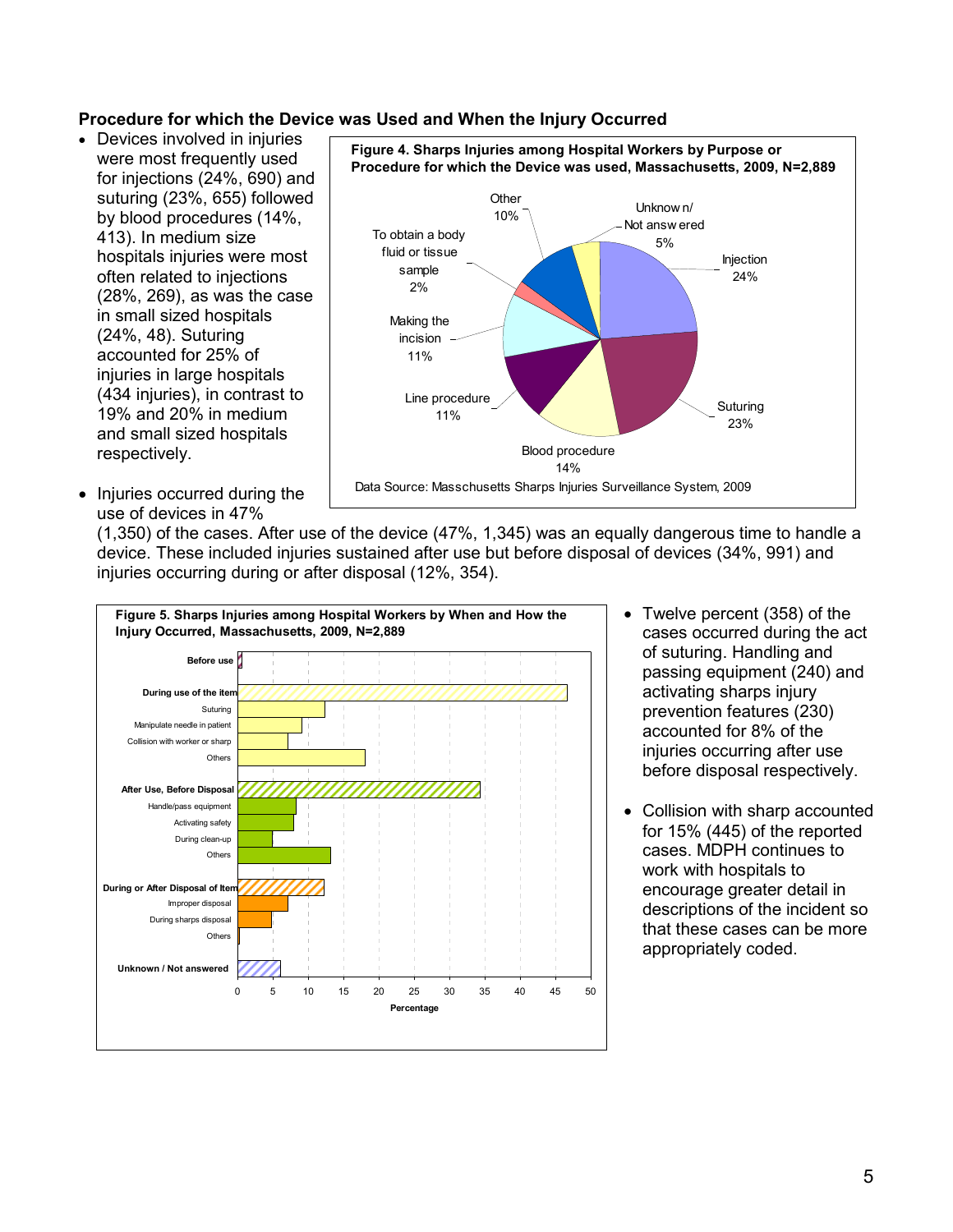### **Rates**

The statewide rate of sharps injuries among hospital workers for this twelve month surveillance period was 15.8 sharps injuries per 100 licensed beds. The annual rate of sharps injuries varied by hospital size. (Figure 6). Injury rates which include all licensed hospitals underestimate the risk for acute care hospitals, because although acute care hospitals make up only 79% of all licensed hospital beds, injuries in acute care hospitals accounted for 97% of all reported injuries. The sharps injury rate among hospital workers in acute care hospitals in 2009 was 18.7 injuries per 100 licensed beds. Large acute care hospitals had the highest annual rate of 25.8 injuries per 100 licensed beds,



followed by small and medium sized acute care hospitals, which had annual sharps injury rates of 15.1 and 12.7 sharps injuries per 100 licensed hospital beds, respectively.

Given the limitations presented below of using the number of hospital beds as a denominator for assessing risks, sharps injury rates should be interpreted with caution. In comparing experience among hospitals, underreporting must be taken into consideration. The extent to which high rates of reported injuries in some hospitals reflect a true higher incidence of injuries in these hospitals or better sharps injury reporting practices compared to those with low rates is not known. Hospitals evaluating there own rates should do so within the context of their own sharps injury surveillance and prevention programs.

### **LIMITATIONS**

There are a number of limitations to be considered in interpreting the findings presented in this report. In order for an injury to be included on the Annual Sharps Summary, hospitals rely on health care workers to report sharps injuries. As discussed previously, there are many reasons why health care workers may choose not to report sharps injuries, and underreporting by health care workers has been well documented. Also, there is evidence that the likelihood of reporting varies by occupation and completeness of reporting varies by hospital (CDC, 2008). The surveillance findings presented in this report should be considered conservative estimates of the burden of sharps injuries among hospital workers in Massachusetts.

The rates for hospitals in Massachusetts are somewhat lower than rates reported by EPINet, which are based on occupied beds (Perry et al., 2008 & 2009a-b). In Massachusetts, the number of occupied beds and the number of licensed beds are highly correlated, and this difference in denominators does not explain the difference in Massachusetts and EPINet rates. Rates using number of beds whether licensed or occupied in the denominator have several limitations. The number of licensed beds is not an accurate reflection of patients treated nor does it provide a measure of the number of inpatient or outpatient procedures performed or devices used, or workers at risk. For example, rates based on licensed beds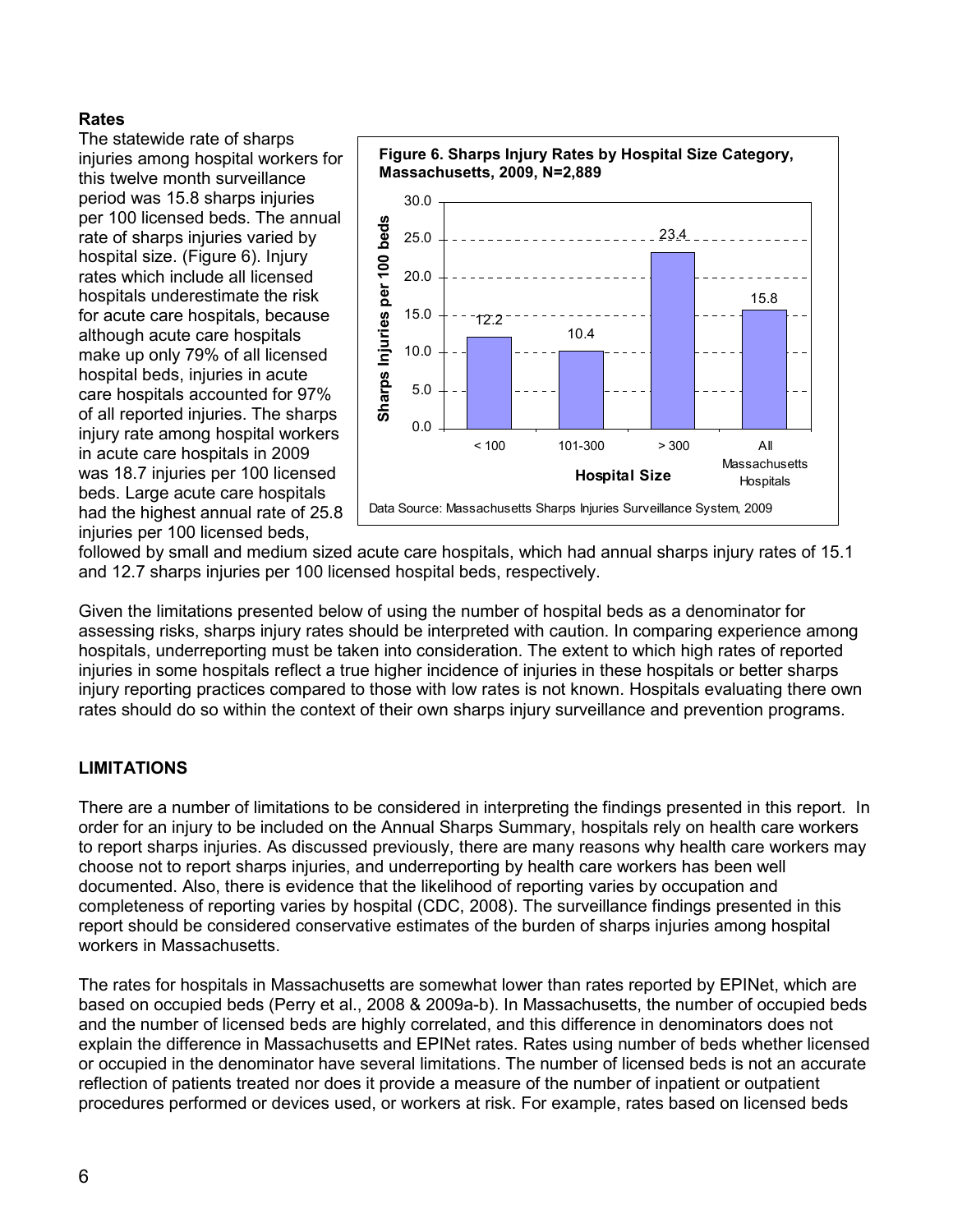may overestimate the risks of sharps injuries in facilities where a large number of outpatient procedures are performed.

For more than 90% of the records, the information about each reported injury provided by hospitals was complete. However, there was some missing information, which has been coded as "not answered". There was also some confusion in several data elements (such as department where injury occurred and brand of device) about the type of information that should be provided. MDPH has worked collaboratively with hospitals to improve data collection and to clarify any questions about information to be reported. This has resulted in more complete and comprehensive data. MDPH will continue to work with hospitals to clarify outstanding issues.

### **DISCUSSION**

In 2009, close to 2,900 sharps injuries were reported in Massachusetts hospitals, underscoring the need for continued efforts to reduce the incidence of these injuries. An unacceptably high number of injuries continue to occur with devices lacking sharps injury prevention features, most notably hypodermic needles/syringes for which alternatives with sharps injury prevention features have been available for two decades. Hospitals are reminded that MDPH regulations require that sharps injury prevention technology must be used in the provision of care to patients, an inventory of devices lacking sharps injury prevention features must be developed and justification of the continued use of devices lacking sharps injury prevention features must be documented. Hospitals must use Annual Summary data as part of continuous quality control. This data can be used to identify devices to review, or departments where injuries are occurring. Key steps to take in developing a device inventory and converting devices to those with sharps injury prevention features are outlined below. Resources for identifying devices with sharps injury prevention features are also provided.

1. Know what is being used within the hospital.

MDPH requires hospitals to complete an inventory of devices lacking sharps injury prevention features. This requirement was outlined in a circular letter to all hospitals in May of 2009. Developing an inventory is a substantial undertaking, and should be a team effort. Some hospitals have found it to be more efficient to ask staff in various departments to complete the inventory for the devices they use. This not only shares the responsibility, but also involves staff in the process and raises awareness of sharps injury prevention.

- 2. Identify those devices that can be converted to alternatives with sharps injury prevention features.
	- a. Using the inventory list, distinguish those items that have alternatives available on the market from those that do not
	- b. If hospitals have questions regarding the availability of alternatives with sharps injury prevention features for specific devices, OHSP can distribute these questions in monthly emails to MDPH licensed hospitals
	- c. Information regarding devices with sharps injury prevention features can be found at:
		- Sustainable Hospitals Project Safety Needles and Sharps Devices http://www.sustainablehospitals.org/cgi-bin/DB\_Report.cgi?px=W&rpt=Cat&id=19
		- ii. International Sharps Injury Prevention Society http://www.isips.org/safety\_products.php
		- iii. International Healthcare Worker Safety Center Safety Device List http://www.healthsystem.virginia.edu/internet/epinet/new/safetydevice.cfm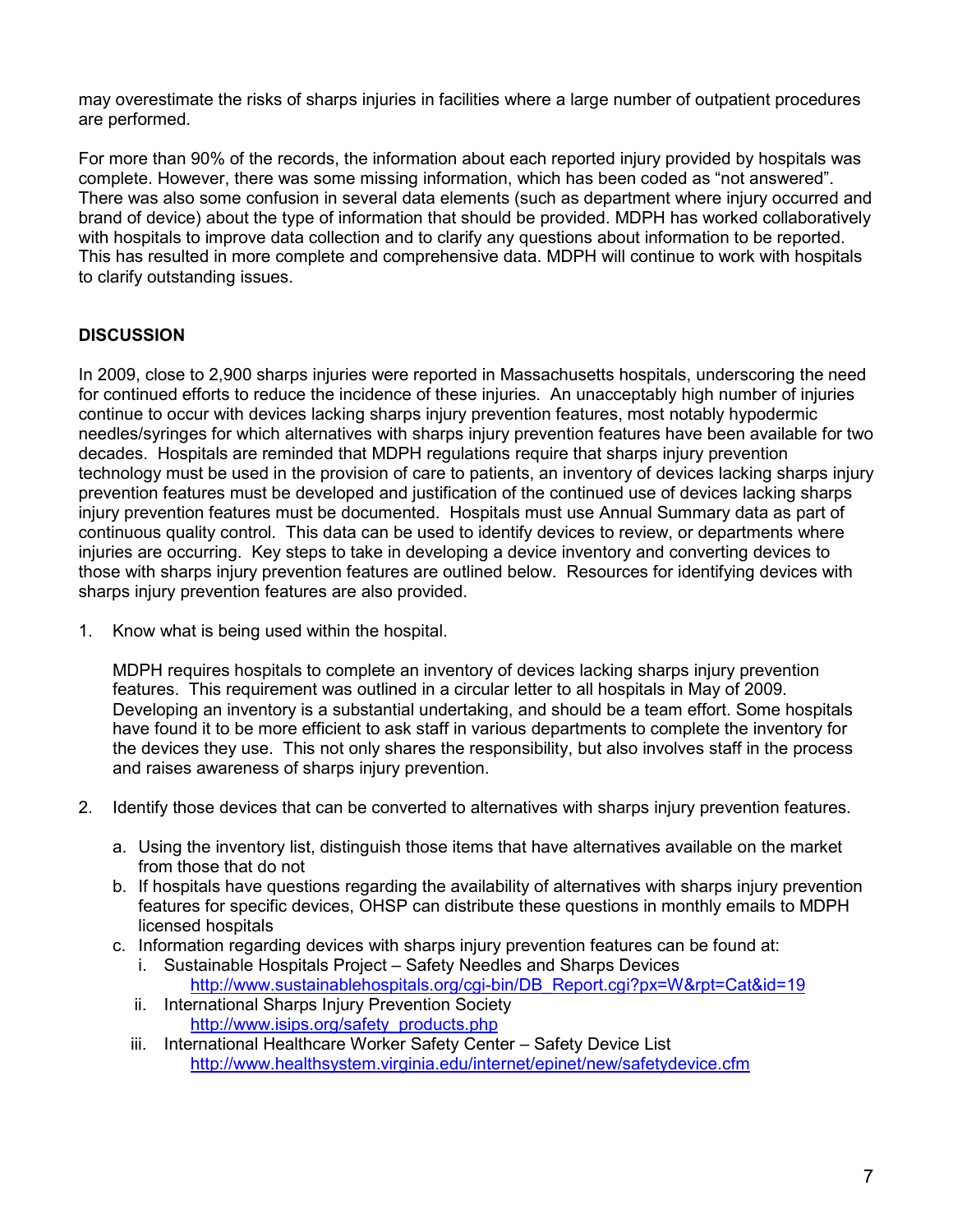3. Develop a plan for converting devices.

Due to the scope of the project – both the number and variety of devices - the device conversion process can not be completed all at one time. Annual Summary data can be used to prioritize the order of devices to convert. If your hospital does not have many reported injuries in a year, you can aggregate data over several years (3-5 years) or use the statewide data in this prioritization process.

Things to consider when prioritizing devices to convert:

- 1. frequency of use
- 2. number of injuries which have occurred with this device
- 3. risk of transmission of disease given procedures for which the device is used
- 4. Complete the waiver process.

MDPH requires documentation justifying the continued use of devices lacking sharps injury prevention features, as outlined in the circular letter of May 2009. These waivers must be completed and reviewed by an internal committee, and approved by the hospital and shall be made available to MDPH upon request. These waivers should be reviewed annually to see if they are still applicable. As with the device inventory, some hospitals have found it more efficient to enlist the help of staff in completing the waivers for devices used in their department. Waiver forms are available upon request from MDPH-OHSP.

Waivers must be completed for:

- i. Those devices for which alternatives exist, but it has been determined by an internal committee that the device does not promote employee or patient safety or interferes with a medical procedure.
- ii. Those devices for which no alternative exists on the market
- 5. Develop a plan for continued review of devices.

On a regular, periodic basis (at least annually), the device inventory should be reviewed to see if there are new device alternatives available with sharps injury prevention features. A sharps committee or product analysis committee could conduct such reviews; it may also be useful to involve the departments where devices lacking sharps injury prevention features are used. This process should be reflected in the Exposure Control Plan. At least annually, the Exposure Control Plan shall be updated to reflect any new technology implemented to minimize risk of exposure. The Exposure Control Plan shall also document consideration of new devices and solicitation of input from non-managerial workers regarding these new devices.

Hospitals are reminded to report any issues with devices to product manufacturers, and, if appropriate, the FDA. Information on reporting device failures and serious adverse events was included in the previous report "Sharps Injuries among Hospital Workers in Massachusetts, 2008: Findings from the Massachusetts Sharps Injury Surveillance System which can be found at http://www.mass.gov/Eeohhs2/docs/dph/occupational\_health/injuries\_hospital\_2008.pdf.

While use of devices with sharps injury prevention features has been demonstrated to reduce sharps injuries, it is just one component of a comprehensive sharps injury prevention program. Training on the use of these devices is critical for all employees. In addition, there needs to be an increased understanding of the relative efficacy of the various mechanisms of sharps injury prevention features. In 2010, the mechanism of the sharps injury prevention feature was added to the Annual Summary of Sharps Injuries. Information on the mechanisms of the sharps injury prevention feature will be available in future reports.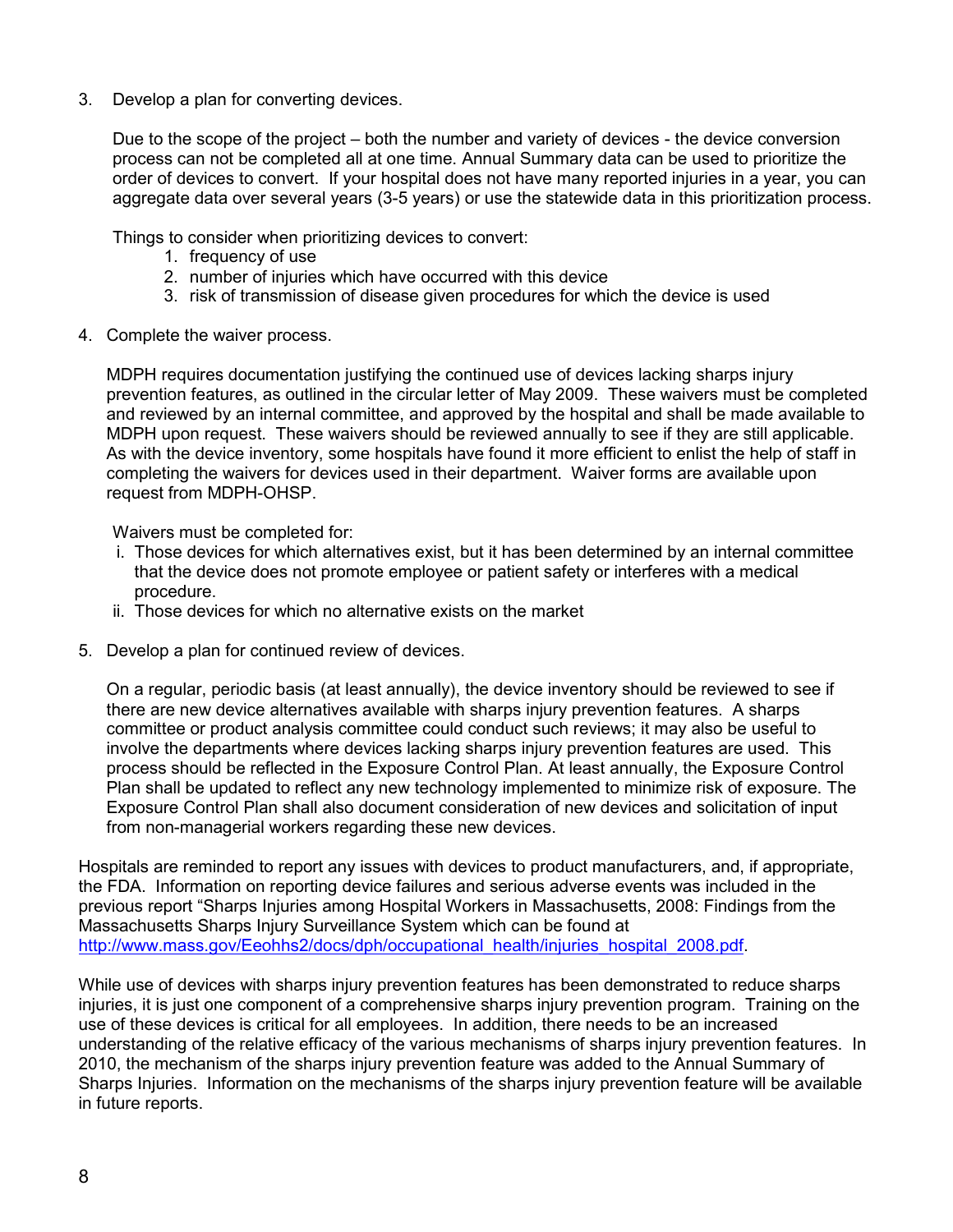# **References**

- Adams D and Elliot TSJ. (2006). Impact of safety needle devices on occupationally acquired needlestick injuries: a four-year prospective study. *Journal of Hospital Infection, 64,* 50-55*.*
- Au E, Gossage JA & Bailey SR (2008). The reporting of needlestick injuries sustained in theatre by surgeons: are we under-reporting? Journal of Hospital Infection. 70(1):66-70.
- Avarado-Ramy F, Beltrami EM, Short LJ, Srivastava PU, Henry K, Mendelson M, Gerberding JL, Delclos GL, Campbell S, Solomon R, Fahrner R, Culver DH, Bell D, Cardo DM & Chamberland ME (2003). A comprehensive approach to percutaneous injury prevention during phlebotomy: results of a multicenter study, 1993-1995. Infection Control and Hospital Epidemiology. 24(2):97-104.
- Cardo DM, Culver DH, Ciesielski CA, Srivastava PU, Marcus R, Abiteboul D, et al. (1997). A case-control study of HIV seroconversion in health care workers after percutaneous exposure. Centers for Disease Control and Prevention Needlestick Surveillance Group. *New England Journal of Medicine, 337(21),* 1485-90.
- Cavanagh MA, Burdt P, and Green-McKenzie J. Effect of the introduction of an engineered sharps injury prevention device on the percutaneous injury rate in healthcare workers. Infect Control Hosp Epidemiol 2007;28(2):165-170.
- CDC (Centers for Disease Control and Prevention). (2001). Updated U.S. Public Health Service Guidelines for the Management of Occupational Exposures to HBV, HCV, and HIV and Recommendations for Postexposure Prophylaxis. *Morbidity and Mortality Weekly Report (MMWR), 50*, (No. RR-11).
- CDC (Centers for Disease Control and Prevention). (2005). Updated U.S. Public Health Service Guidelines for the Management of Occupational Exposures to HIV and Recommendations for Postexposure Prophylaxis. *Morbidity and Mortality Weekly Report (MMWR), 54*, (No. RR-9).
- CDC (Centers for Disease Control and Prevention). (2008). Workbook for Designing, Implementing, and Evaluating a Sharps Injury Prevention Program. Retrieved September 10th, 2009. Available from URL: http://www.cdc.gov/sharpssafety/pdf/sharpsworkbook\_2008.pdf.
- DHHS (U.S. Department of Health and Human Services). (2006). *Healthy People 2010: Midcourse review*. Washington, DC: U.S. Government Printing Office.
- Hiransuthikul N, Tanthitippong A, Jiamjarasrangsi W. (2006). Occupational exposures among nurses and housekeeping personnel in King Chulalongkorn Memorial Hospital. *J Med Assoc Thai. Sep; 89* Suppl 3:S140-9.
- Kotelchuck D, Murphy D & Younai F (2004). Impact of Underreporting on the Management of Occupational Bloodborne Exposures in a Dental Teaching Environment. Journal of Dental Education 2004; 68(6):614-622.
- Muntz JE, Hultburg R. (2004). Safety syringes can reduce the risk of needlestick injury in venous thromboembolism prophylaxis. *J Surg Orthop Adv. Spring;13(1):*15-9.
- Nagao M, Iinuma Y, Igawa J, Matsumura Y, Shirano M, Matsushima A, Saito T, Takakura S & Ichiyama S (2009). Accidental exposures to blood and body fluid in the operation room and the issue of underreporting. Am J Infect Control. 1-4.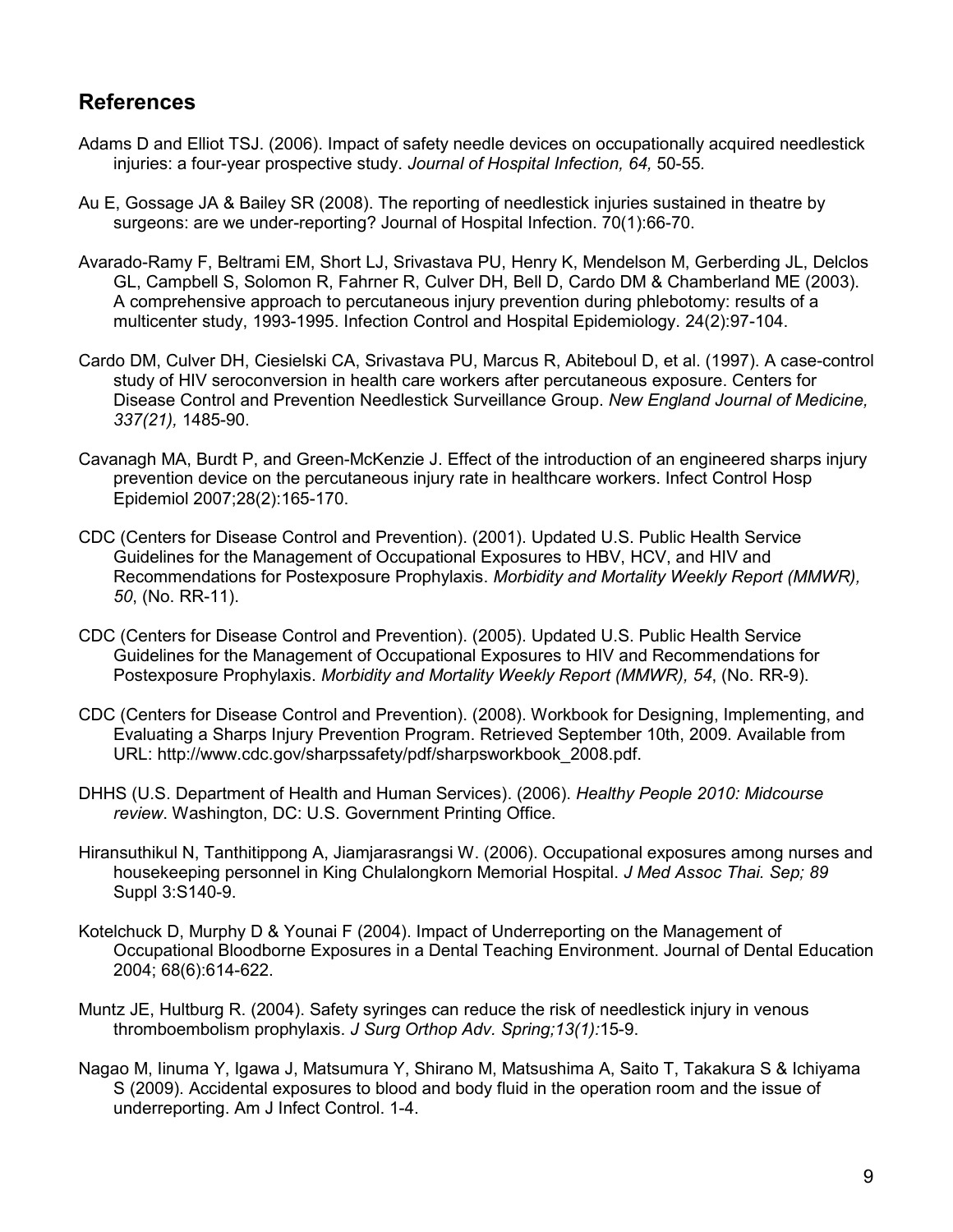- O'Malley EM, Scott RD 2nd, Gayle J, Dekutoski J, Foltzer M, Lundstrom TS, Welbel S, Chiarello LA, Panlilio AL. (2007). Costs of management of occupational exposures to blood and body fluids. *Infect Control Hosp Epidemiol*. *28(7)*:774-82.
- OSHA (Occupational Safety and Health Administration) (2001). Occupational exposure to bloodborne pathogens; needlestick and other sharps injuries; final rule. Federal Register. 66:5317-5325.
- Panlilio AI, Orelien JG, Srivastava PU, Jagger J, Cohn RD, Cardo DM (2004). Estimate of the annual number of percutaneous injuries among hospital-based health care workers in the United States, 1997–1998. Infect Control Hosp Epidemiol, 25:556-562.
- Perry J. (2000). CDC Releases National Needlestick Estimates. Advances in Exposure Prevention, 5(2),19.
- Perry J, Parker G & Jagger J. (2009a). 2007 Percutaneous Injury Rates. Retrieved September 10th, 2009. Available from URL: http://healthsystem.virginia.edu/internet/epinet/EPINet-2007-rates.pdf.
- Perry J, Parker G & Jagger J. (2009b). 2006 Percutaneous Injury Rates. Retrieved September 10th, 2009. Available from URL: http://healthsystem.virginia.edu/internet/epinet/2006EPINetreport.pdf.
- Perry J, Parker G & Jagger J. (2008). 2005 Percutaneous Injury Rates. Retrieved September 10th, 2009. Available from URL: http://healthsystem.virginia.edu/internet/epinet/2005EPINetreport.pdf.
- Rogues AM, Verdun-Esquer C, Buisson-Valles I, et al. Impact of safety devices for preventing percutaneous injuries related to phlebotomy procedures in health care workers. Am J Infect Control 2004;32:441-444.
- Sohn S, Eagan J & Sepkowitz KA (2004). Safety-engineered device implementation: does it introduce bias in percutaneous injury reporting? Infect Control Hosp Epidemiol. 25(7):543-7.
- Tandberg D, Stewart KK & Doezema D. (1991). Under-reporting of contaminated needlestick injuries in emergency health care workers. *Annals of emergency Medicine, 20(1),* 66-70.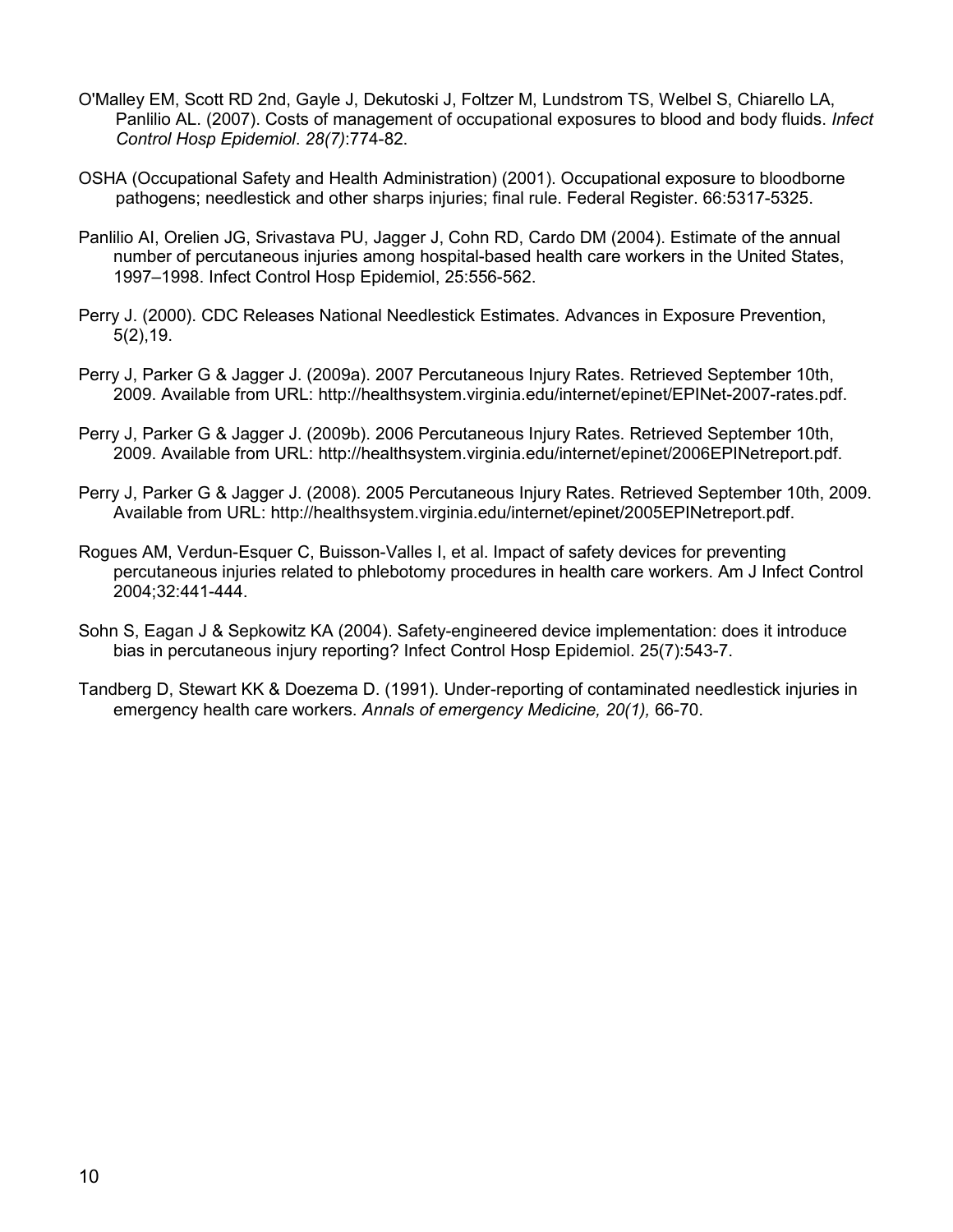| <b>STATE TOTAL</b>                   | 2,889          | 100%           |
|--------------------------------------|----------------|----------------|
| <b>WORK STATUS OF INJURED WORKER</b> | N              | %              |
| Employee                             | 2,495          | 86             |
| Non-employee practitioner            | 253            | 9              |
| <b>Student</b>                       | 108            | 4              |
| Temporary / Contract worker          | 23             | 1              |
| Other                                | 9              | $<$ 1          |
| Not answered                         | 1              | < 1            |
| <b>OCCUPATION OF INJURED WORKER</b>  | N              | $\%$           |
| <b>Nurse</b>                         | 1,073          | 37%            |
| RN or LPN                            | 943            | 33             |
| Nursing assistant                    | 48             | 2              |
| Patient care technician              | 33             | 1              |
| Nurse practitioner                   | 17             | 1              |
| Nurse midwife                        | 9              | $<$ 1          |
| Nursing student                      | 8              | $<$ 1          |
| Nurse anesthetist                    | 8              | $<$ 1          |
| Home health aide                     | $\overline{7}$ | $<$ 1          |
|                                      |                |                |
| Physician                            | 1,065          | 37%            |
| Intern / Resident                    | 469            | 16             |
| <b>MD</b>                            | 299            | 10             |
| Fellow                               | 80             | 3              |
| <b>Medical student</b>               | 71             | $\overline{2}$ |
| Physician assistant                  | 60             | $\overline{2}$ |
| Surgeon                              | 60             | $\overline{2}$ |
| Anesthesiologist                     | 18             | $\mathbf{1}$   |
| Radiologist                          | 8              | $<$ 1          |
| <b>Technician</b>                    | 517            | 18%            |
| OR / Surgical technician             | 196            | 7              |
| Phlebotomist                         | 98             | 3              |
| Clinical lab technician              | 59             | $\overline{2}$ |
| Radiologic technician                | 37             | 1              |
| Respiratory therapist / Tech         | 19             | $\mathbf{1}$   |
| Hemodialysis Technician              | $\mathbf{1}$   | <1             |
| Other technician                     | 107            | $\overline{4}$ |
| <b>Support Services</b>              | 122            | 4%             |
| Housekeeper                          | 80             | 3              |
| Central supply                       | 33             | 1              |
| Attendant / Orderly                  | 3              | < 1            |
| Maintenance                          | 3              | $<$ 1          |
| Safety / Security                    | $\overline{2}$ | < 1            |
| Transport / Messenger / Porter       | $\mathbf{1}$   | < 1            |
| <b>Other Medical Staff</b>           | 49             | 2%             |
| Medical assistant                    | 47             | $\overline{2}$ |
| <b>Physical Therapist</b>            | $\mathbf{1}$   | < 1            |
| Other medical staff                  | $\mathbf{1}$   | $<$ 1          |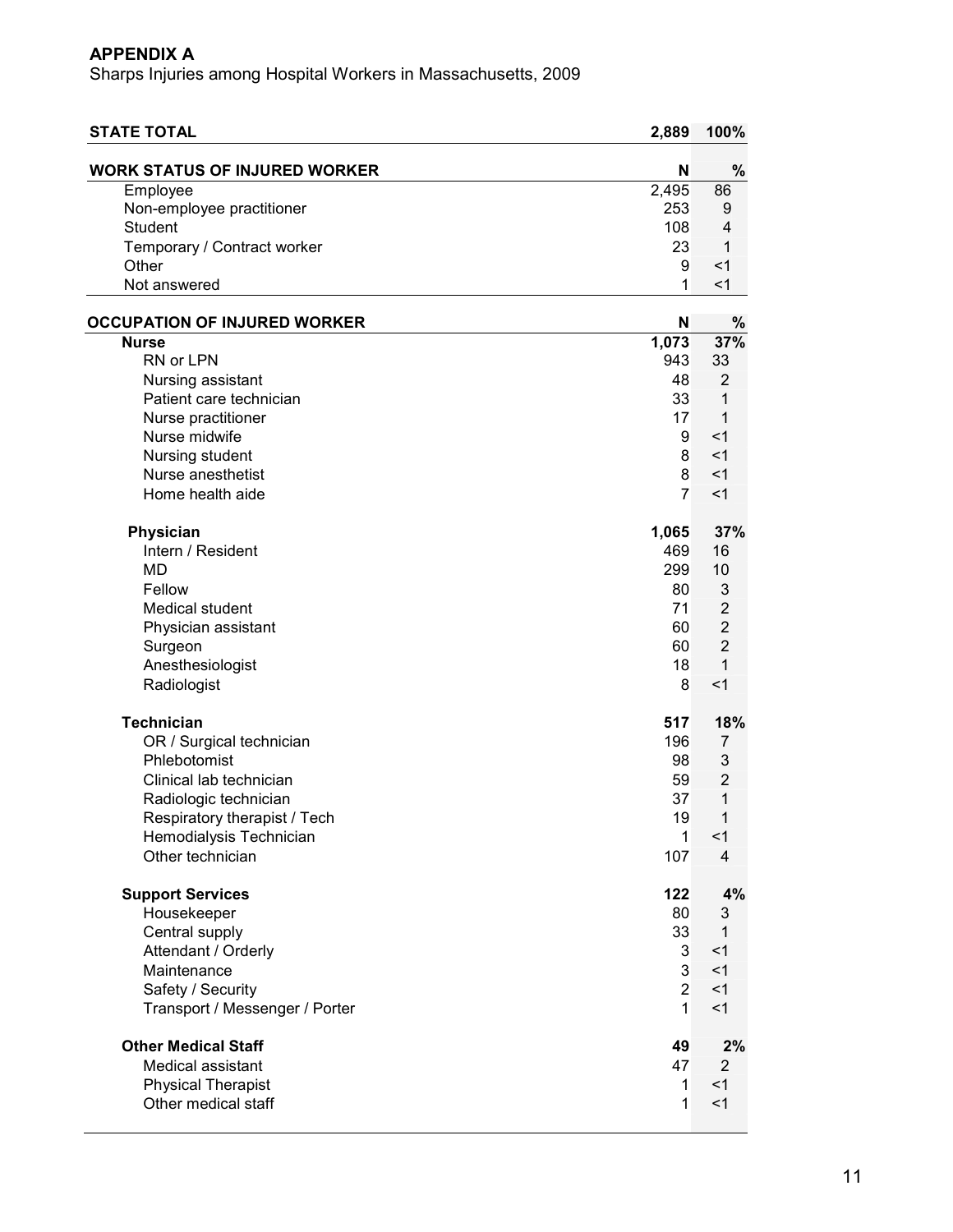| <b>OCCUPATION OF INJURED WORKER</b> | N              | $\%$   |
|-------------------------------------|----------------|--------|
| <b>Dental Staff</b>                 | 14             | 1%     |
| Dentist                             | 5              | $<$ 1  |
| Dental Assistant / Tech             | $\overline{4}$ | $<$ 1  |
| Dental student                      | $\overline{2}$ | $<$ 1  |
| Dental hygienist                    | $\overline{2}$ | $<$ 1  |
| Other dental worker                 | 1              | $<$ 1  |
| <b>Other</b>                        | 46             | 2%     |
| Counselor / social worker           | 3              | $<$ 1  |
| Clerical / Administrative           | 3              | $<$ 1  |
| Researcher                          | $\overline{2}$ | $<$ 1  |
| EMT / Paramedic                     | $\overline{2}$ | $<$ 1  |
| Pharmacist                          | 1              | $<$ 1  |
| Other student                       | 23             | 1      |
| Other                               | 12             | $<$ 1  |
| Unknown / Not Answered              | $\mathbf{2}$   | $<$ 1% |
| <b>Nonclassifiable</b>              | 1              | $1\%$  |

| DEPARTMENT WHERE INCIDENT OCCURRED   | N               | %              |
|--------------------------------------|-----------------|----------------|
| <b>Operating and Procedure Rooms</b> | 1,272           | 44%            |
| Operating room                       | 963             | 33             |
| Radiology                            | 93              | 3              |
| Labor and delivery                   | 73              | 3              |
| Cardiac catheterization laboratory   | 53              | $\overline{2}$ |
| Phlebotomy room                      | 33              | 1              |
| Hematology / Oncology                | 15              | 1              |
| Endoscopy / Bronchoscopy / Cytoscopy | 14              | $<$ 1          |
| <b>Dialysis</b>                      | 10 <sup>°</sup> | $<$ 1          |
| Other procedure room                 | 8               | $<$ 1          |
| Procedure room, unspecified          | 11              | $<$ 1          |
| <b>Inpatient Units</b>               | 642             | 22%            |
| Medical / Surgical ward              | 545             | 19             |
| Psychiatry ward                      | 27              | 1              |
| <b>Pediatrics</b>                    | 23              | 1              |
| Obstetrics / Gynecology              | 21              | 1              |
| Nursery                              | 6               | $<$ 1          |
| Specific ward, type unknown          | $\overline{4}$  | $<$ 1          |
| Patient room, ward unspecified       | 16              | $\mathbf 1$    |
| <b>Emergency Department</b>          | 263             | 9%             |
| <b>Intensive Care Units</b>          | 211             | 7%             |
| Intensive care unit                  | 190             | 7              |
| Post anesthesia care unit            | 21              | 1              |
| <b>Outpatient Areas</b>              | 184             | 6%             |
| Ambulatory care clinic               | 78              | 3              |
| Dental clinic                        | 25              | 1              |
| Home health visit                    | 20              | 1              |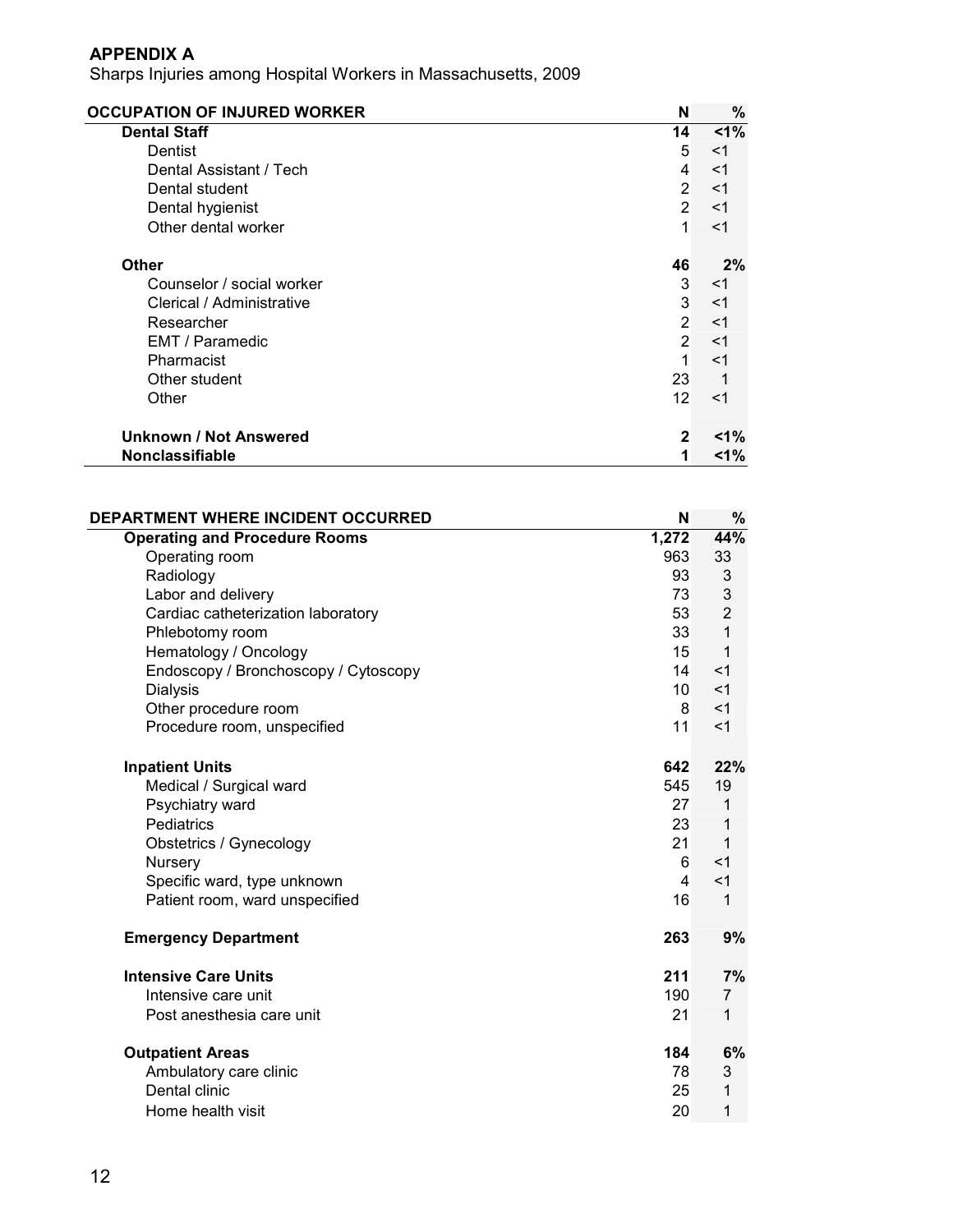| DEPARTMENT WHERE INCIDENT OCCURRED  | N              | %              |
|-------------------------------------|----------------|----------------|
| Community health center             | 11             | < 1            |
| Other outpatient areas              | 50             | $\overline{2}$ |
| Laboratory                          | 110            | 4%             |
| Histology / Pathology               | 37             | 1              |
| <b>Blood bank</b>                   | 6              | $<$ 1          |
| Morgue / Autopsy room               | 5              | $<$ 1          |
| Clinical chemistry                  | 3              | $<$ 1          |
| Microbiology                        | 3              | $<$ 1          |
| Other laboratory                    | 16             | $\mathbf{1}$   |
| Laboratory, unspecified             | 40             | 1              |
| <b>Other Areas</b>                  | 200            | 7%             |
| Central sterile supply              | 37             | 1              |
| Dermatology                         | 37             | 1              |
| Rehabilitation unit                 | 36             | 1              |
| Anesthesia                          | 21             | 1              |
| Long term care                      | 13             | $<$ 1          |
| Hospital grounds                    | 11             | $<$ 1          |
| Exam room                           | 9              | $<$ 1          |
| Pain clinic                         | $\overline{7}$ | $<$ 1          |
| Employee health / Infection control | $\overline{2}$ | $<$ 1          |
| Pharmacy                            | $\overline{2}$ | $<$ 1          |
| Central trash area                  | $\mathbf{1}$   | $<$ 1          |
| Other location                      | 24             | $\mathbf 1$    |
| Nonclassifiable                     | 7              | 1%             |

| <b>PROCEDURE FOR WHICH DEVICE WAS USED</b>              | N               | %     |
|---------------------------------------------------------|-----------------|-------|
| Injection                                               | 690             | 24%   |
| Subcutaneous injection                                  | 510             | 18    |
| Intramuscular injection                                 | 120             | 4     |
| Epidural / Spinal anesthesia                            | 17              | 1     |
| Other injection                                         | 12 <sup>°</sup> | $<$ 1 |
| Injection, unspecified                                  | 31              | 1     |
| <b>Suturing</b>                                         | 655             | 23%   |
| Suturing                                                | 648             | 22    |
| Suture removal                                          | $\overline{7}$  | $<$ 1 |
| <b>Blood Procedures</b>                                 | 413             | 14%   |
| Percutaneous venous puncture                            | 306             | 11    |
| Percutaneous arterial puncture                          | 48              | 2     |
| Finger stick / Heel stick                               | 34              | 1     |
| Dialysis / AV fistula site                              | 8               | $<$ 1 |
| Draw blood from umbilical vessel                        | 4               | $<$ 1 |
| Blood procedure, unspecified                            | 11              | <1    |
| Other blood procedure                                   | $\mathfrak{p}$  | $<$ 1 |
| <b>Line Procedures</b>                                  | 319             | 11%   |
| To insert a peripheral IV line or set up a heparin lock | 113             | 4     |
| Other injection into IV site / port                     | 49              | 2     |
| To insert a central IV line                             | 40              | 1     |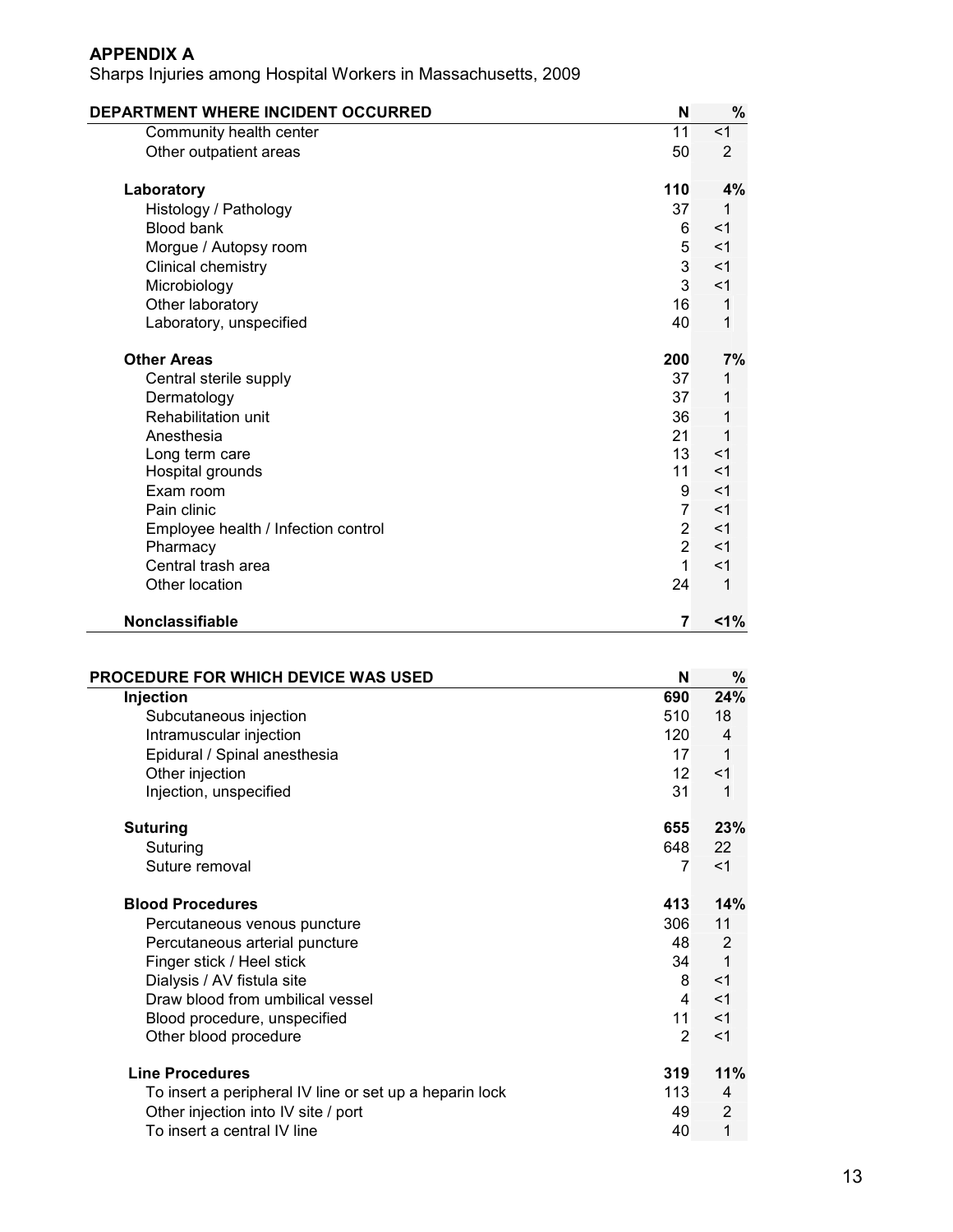| PROCEDURE FOR WHICH DEVICE WAS USED                   | N               | $\%$           |
|-------------------------------------------------------|-----------------|----------------|
| Draw blood from central or peripheral IV line or port | $\overline{23}$ | 1              |
| To insert an arterial line                            | 20              | 1              |
| To flush heparin / saline                             | 16              | 1              |
| Draw blood from arterial line                         | $\overline{7}$  | $<$ 1          |
| To connect IV line                                    | 5               | $<$ 1          |
| Other line procedure                                  | 26              | $\mathbf{1}$   |
| Line procedure, unspecified                           | 20              | 1              |
| <b>Making the incision</b>                            | 306             | 11%            |
| Making the incision                                   | 218             | 8              |
| Other surgical procedure                              | 54              | $\overline{2}$ |
| Surgical procedure, unspecified                       | 34              | 1              |
| To Obtain Body Fluid or Tissue sample                 | 69              | 2%             |
| <b>Dental Procedures</b>                              | 24              | 1%             |
| Oral surgery                                          | 10              | $<$ 1          |
| Dental drilling                                       | 3               | $<$ 1          |
| Restorative                                           | 3               | $<$ 1          |
| Dental procedure, unspecified                         | 3               | $<$ 1          |
| Other dental                                          | 5               | $<$ 1          |
| Other                                                 | 273             | 9%             |
| To obtain lab specimens                               | 26              | 1              |
| Transferring blood / body fluid to another container  | 19              | 1              |
| Drilling                                              | 16              | 1              |
| During disposal                                       | 14              | $<$ 1          |
| Shaving                                               | 5               | $<$ 1          |
| Other procedure                                       | 167             | 6              |
| Procedure, unspecified                                | 26              | 1              |
| Unknown / Not answered                                | 138             | 5%             |
| <b>Nonclassifiable</b>                                | $\mathbf{2}$    | $1\%$          |

| DEVICE INVOLVED IN THE INJURY                          | N              | %     |
|--------------------------------------------------------|----------------|-------|
| Hypodermic needles / syringe (hollow bore)             | 884            | 31%   |
| Hypodermic needle attached to a disposable syringe     | 732            | 25    |
| Prefilled cartridge syringe                            | 50             | 2     |
| Unattached hypodermic needle                           | 45             | 2     |
| Hypodermic needle attached to a non-disposable syringe | 29             | 1     |
| Hypodermic needle attached to IV tubing                | $\overline{7}$ | $<$ 1 |
| Hypodermic needle, unspecified                         | 21             | 1     |
| <b>Suture Needle</b>                                   | 653            | 23%   |
| Curved suture needle                                   | 386            | 13    |
| Straight suture needle                                 | 32             | 1     |
| Suture needle, unspecified                             | 235            | 8     |
| <b>Other Hollow Bore Needle</b>                        | 275            | 10%   |
| IV stylet                                              | 153            | 5     |
| Huber needle                                           | 42             | 1     |
| Spinal or epidural needle                              | 8              | $<$ 1 |
|                                                        |                |       |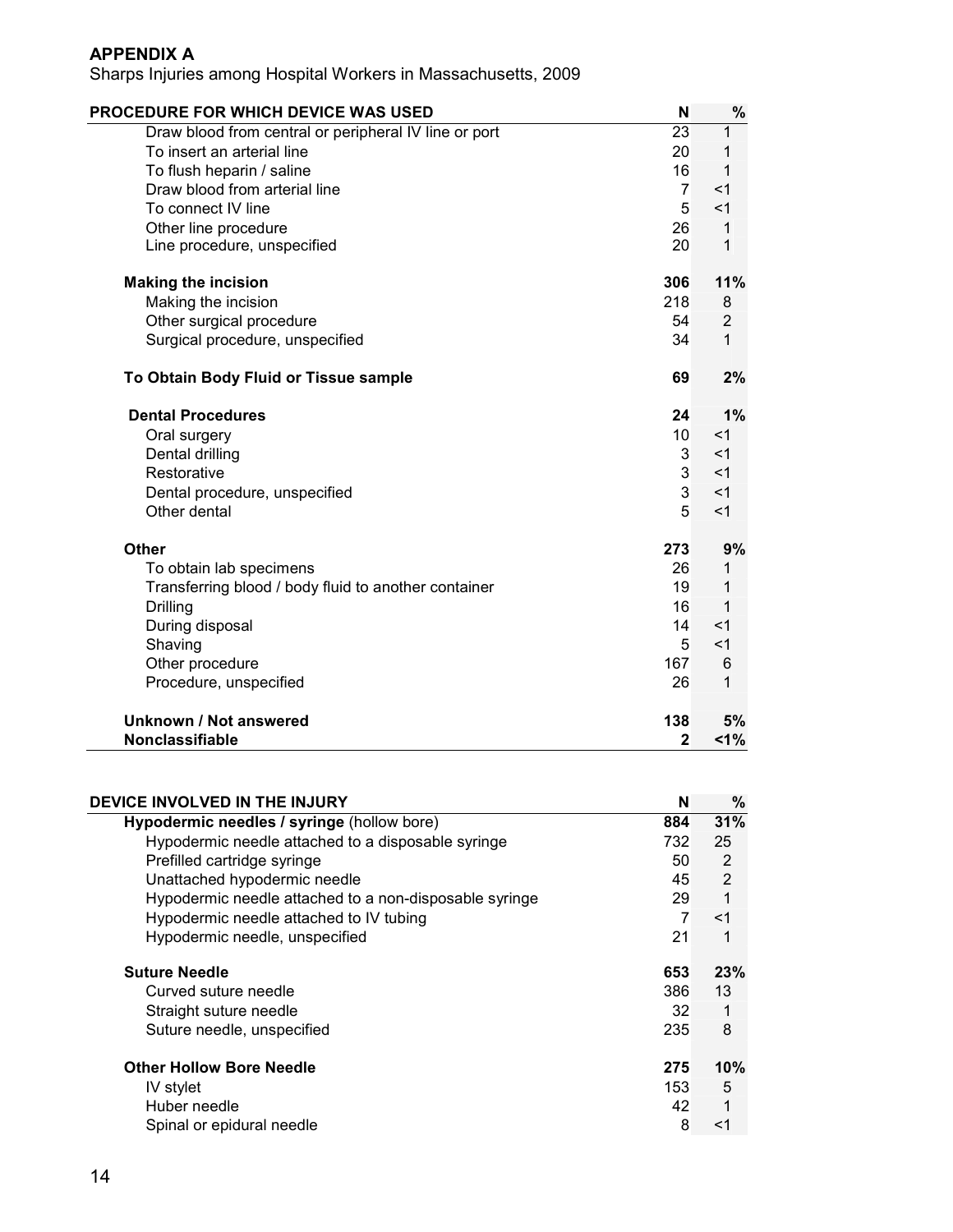| DEVICE INVOLVED IN THE INJURY                                   | N              | $\%$           |
|-----------------------------------------------------------------|----------------|----------------|
| Biopsy needle                                                   | 18             | 1              |
| Other type of hollow bore needle                                | 22             | 1              |
| Hollow bore needle, unspecified                                 | 32             | $\overline{2}$ |
| <b>Winged Steel Needle (hollow bore)</b>                        | 240            | 8%             |
| Winged steel needle                                             | 105            | 4              |
| Winged steel needle attached to a vacuum tube collection holder | 123            | 4              |
| Winged steel needle attached to IV tubing                       | 12             | $<$ 1          |
| <b>Scalpel Blade</b>                                            | 231            | 8%             |
| Vacuum Tube Collection Holder / Needle (hollow bore)            | 112            | 4%             |
| Vacuum tube collection holder / needle                          | 78             | 3              |
| Phlebotomy needle (other than winged steel needle)              | 34             | 1              |
| Glass                                                           | 18             | 1%             |
| Medication ampule / Vial / IV bottle                            | 5              | $<$ 1          |
| Pipette                                                         | 5              | <1             |
| Specimen / Test / Vacuum tube                                   | $\overline{2}$ | $<$ 1          |
| Slide                                                           | $\mathbf{1}$   | $<$ 1          |
| Other glass item                                                | 5              | <1             |
| <b>Dental Device or Item</b>                                    | 11             | 1%             |
| Dental bur                                                      | 8              | <1             |
| Dental pick                                                     | $\mathbf{1}$   | <1             |
| Scaler / curette                                                | $\mathbf{1}$   | $<$ 1          |
| Other dental device or item                                     | $\mathbf{1}$   | $<$ 1          |
| Other                                                           | 408            | 14%            |
| Wire                                                            | 50             | $\overline{2}$ |
| Lancet                                                          | 38             | 1              |
| Retractor                                                       | 36             | 1              |
| Scissors                                                        | 32             | 1              |
| Electrode                                                       | 26             | 1              |
| Razor                                                           | 19             | 1              |
| Bovie electrocautery device                                     | 18             | 1              |
| Pin                                                             | 16             | 1              |
| Forceps                                                         | 16             | 1              |
| <b>Staple</b><br>Trocar                                         | 16<br>11       | 1<br>$<$ 1     |
| Drill bit                                                       |                | $<$ 1          |
| Bone cutter                                                     | 10<br>8        | $<$ 1          |
| Histology cutting blade                                         | 4              | $<$ 1          |
| Bone chip / chipped tooth                                       | $\overline{4}$ | $<$ 1          |
| Tenaculum                                                       | 3              | $<$ 1          |
| Rod                                                             | $\mathbf{1}$   | $<$ 1          |
| Other needle                                                    | 18             | 1              |
| Needle, unspecified                                             | 27             | 1              |
| Other type of sharp object                                      | 55             | $\overline{2}$ |
| <b>Unknown / Not answered</b>                                   | 57             | 2%             |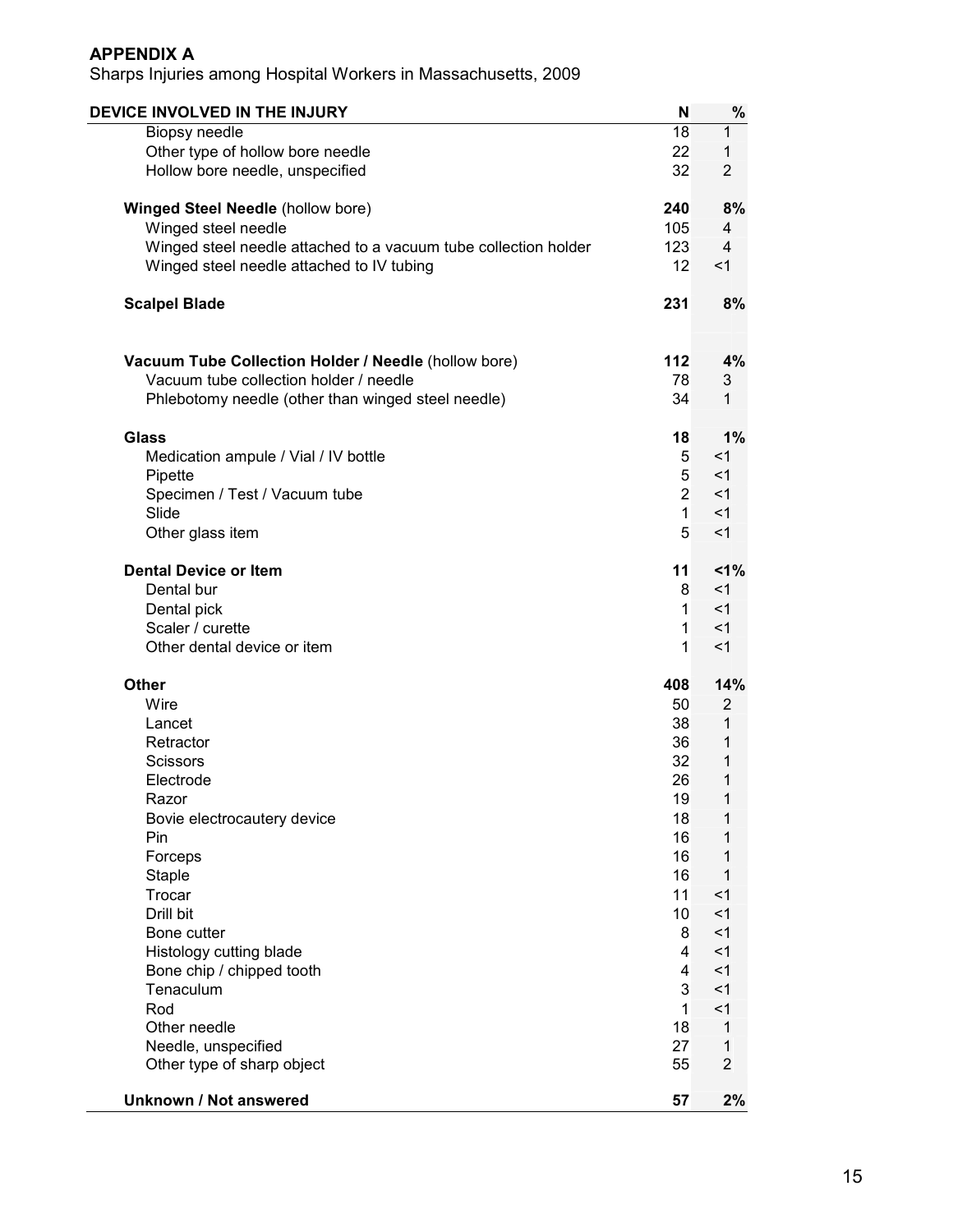| <b>SHARPS INJURY PREVENTION FEATURES</b> | N     | $\%$ |
|------------------------------------------|-------|------|
| No                                       | 1.498 | 52   |
| Yes                                      | 1.100 | 38   |
| Unknown / Not answered                   | 291   |      |

| <b>WHEN THE INJURY OCCURRED</b>      | N     | $\%$ |
|--------------------------------------|-------|------|
| During use of the item               | 1.350 | 47   |
| After use and before disposal        | 991   | 34   |
| During or after disposal of the item | 354   | 12   |
| Before use of the item **            | 18    |      |
| Unknown / Not answered               | 37    |      |
| Nonclassifiable                      | 139   | 5    |

| <b>HOW THE INJURY OCCURRED</b>                    | N              | $\%$           |
|---------------------------------------------------|----------------|----------------|
| <b>Collision with Worker or Sharp</b>             | 445            | 15%            |
| Collided with sharp                               | 180            | 6              |
| Collided with sharp after procedure               | 180            | $\,6$          |
| Collided with coworker or other person            | 85             | 3              |
| <b>Suturing</b>                                   | 358            | 12%            |
| Suturing                                          | 290            | 10             |
| Manipulating suture needle in holder              | 48             | $\overline{2}$ |
| Tying suture                                      | 20             | $\mathbf{1}$   |
| <b>During Clean-up</b>                            | 142            | 5%             |
| During clean-up                                   | 109            | 4              |
| Decontamination / Processing of used equipment    | 26             | 1              |
| Disassembling device or equipment during clean-up | $\overline{7}$ | 1              |
| <b>Handle / Pass Equipment</b>                    | 282            | 10%            |
| Receiving / Passing / Transferring equipment      | 130            | 4              |
| Handling equipment on tray or stand               | 77             | 3              |
| Disassembling device or equipment                 | 67             | $\overline{2}$ |
| Opening / breaking glass containers               | 8              | < 1            |
| <b>Patient Moved and Jarred Device</b>            | 260            | 9%             |
| <b>Activating Safety Device</b>                   | 230            | 8%             |
| Activating safety device                          | 191            | 7              |
| Incomplete activation                             | 39             | $\mathbf{1}$   |
| <b>Improper Disposal</b>                          | 207            | 7%             |
| Left on table / tray                              | 75             | 3              |
| In trash                                          | 50             | $\overline{2}$ |
| Left in bed / mattress                            | 20             | $\mathbf{1}$   |
| On floor                                          | 20             | 1              |
| In pocket / clothing                              | 6              | <1             |
| In linen / laundry                                | $\overline{2}$ | $<$ 1          |
| Other improper disposal                           | 34             | $\mathbf{1}$   |
| <b>During Sharps Disposal</b>                     | 179            | 6%             |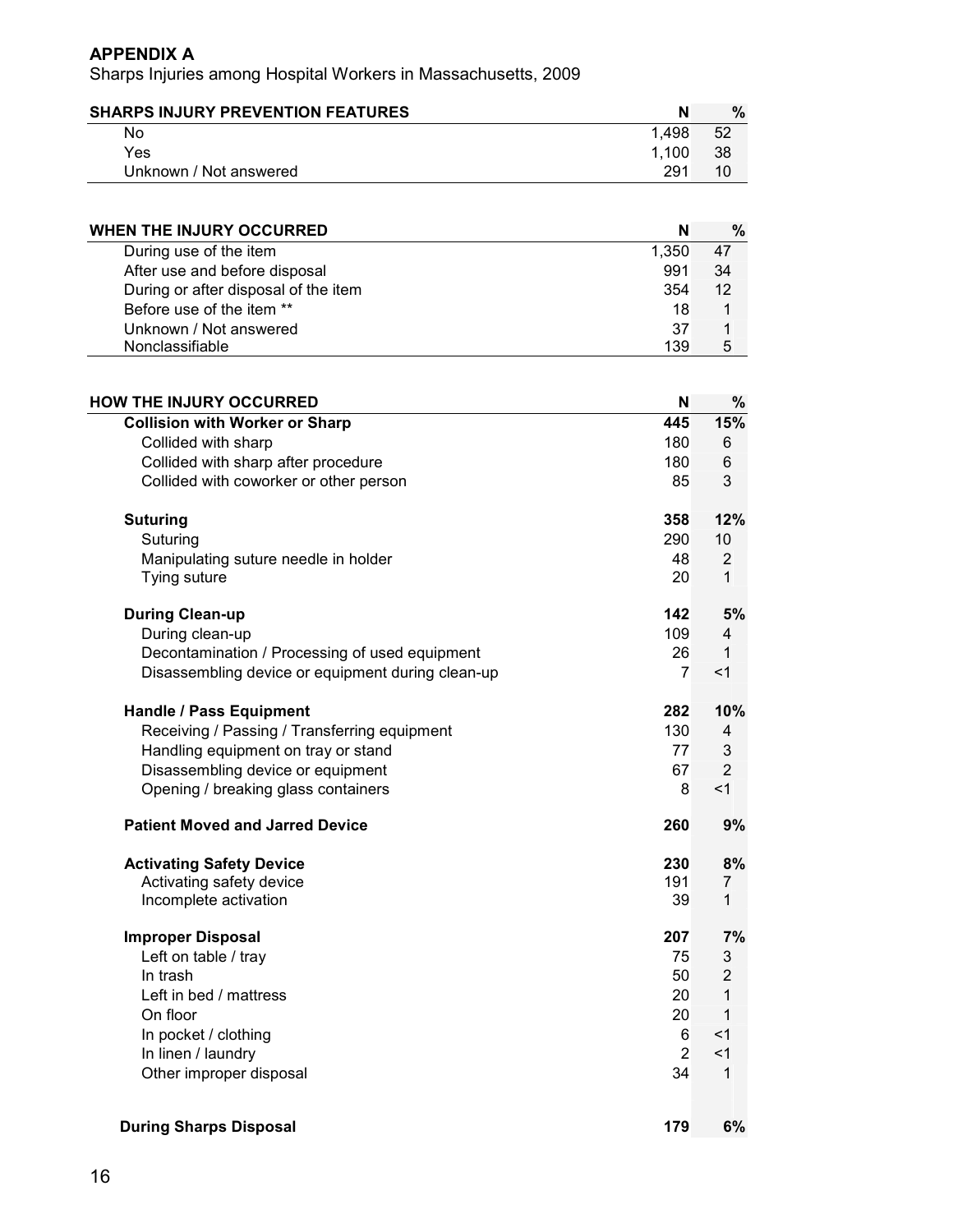Sharps Injuries among Hospital Workers in Massachusetts, 2009

| <b>HOW THE INJURY OCCURRED</b>                                                                          | N               | $\%$           |
|---------------------------------------------------------------------------------------------------------|-----------------|----------------|
| In transit to disposal                                                                                  | 38              | 1              |
| Collided with sharp during / after disposal                                                             | 34              | 1              |
| While placing sharp in container, injured by sharp being disposed                                       | 31              | 1              |
| While placing sharp in container, injured by sharp (unclear if sharp in<br>container or being disposed) | 28              | 1              |
| While placing sharp in container, injured by sharp already in container                                 | 15              | 1              |
| Overfilled sharps container                                                                             | 11              | $<$ 1          |
| Protruding from opened container                                                                        | 9               | 1              |
| While manipulating container                                                                            | 5               | $<$ 1          |
| Struck by detached IV line needle during / after disposal                                               | 4               | $<$ 1          |
| Punctured sharps container                                                                              | 3               | $<$ 1          |
| Sharp object dropped during / after disposal                                                            | 1               | $<$ 1          |
| During sharps disposal, unspecified                                                                     |                 | $<$ 1          |
| <b>Manipulate Needle in Patient</b>                                                                     | 265             | 9%             |
| While withdrawing needle from patient                                                                   | 146             | 5              |
| While manipulating needle in patient                                                                    | 69              | $\overline{2}$ |
| While inserting needle in patient                                                                       | 50              | $\overline{2}$ |
| <b>Recap Needle</b>                                                                                     | 87              | 3%             |
| Recapping                                                                                               | 69              | $\overline{2}$ |
| Cap fell off after recapping                                                                            | 10 <sup>°</sup> | <1             |
| Removing cap after recapping                                                                            | 8               | $<$ 1          |
| <b>Access IV Line</b>                                                                                   | 31              | 1%             |
| While withdrawing needle from line                                                                      | 13              | $<$ 1          |
| While inserting needle in line                                                                          | 9               | $<$ 1          |
| While manipulating needle in line                                                                       | $\overline{7}$  | $<$ 1          |
| Struck by detached IV line needle                                                                       | $\overline{2}$  | $<$ 1          |
| <b>Failure to Activate Safety Device</b>                                                                | 83              | 3%             |
| <b>Device Malfunction</b>                                                                               | 69              | 2%             |
| <b>Before Use of the Item</b>                                                                           | 13              | 1%             |
| <b>Other</b>                                                                                            | 208             | 7%             |
| Incising                                                                                                | 58              | 2              |
| Sharp object dropped                                                                                    | 55              | $\overline{2}$ |
| Processing specimens                                                                                    | 20              | 1              |
| Sharp object dropped after procedure                                                                    | 13              | $<$ 1          |
| Transferring blood / bodily fluids into specimen container                                              | 12              | $<$ 1          |
| Palpating / Exploring                                                                                   | $\overline{4}$  | $<$ 1          |
| Other                                                                                                   | 46              | $\overline{2}$ |
| Unknown / Not answered                                                                                  | 28              | 1%             |
| Nonclassifiable                                                                                         | $\overline{2}$  | $1\%$          |
| <b>STATE TOTAL</b>                                                                                      | 2,889           | 100%           |

\*\* Sharps injury is considered an exposure incident if the worker is injured with a clean sharp or device (before use) through contaminated gloves or other contaminated mediums.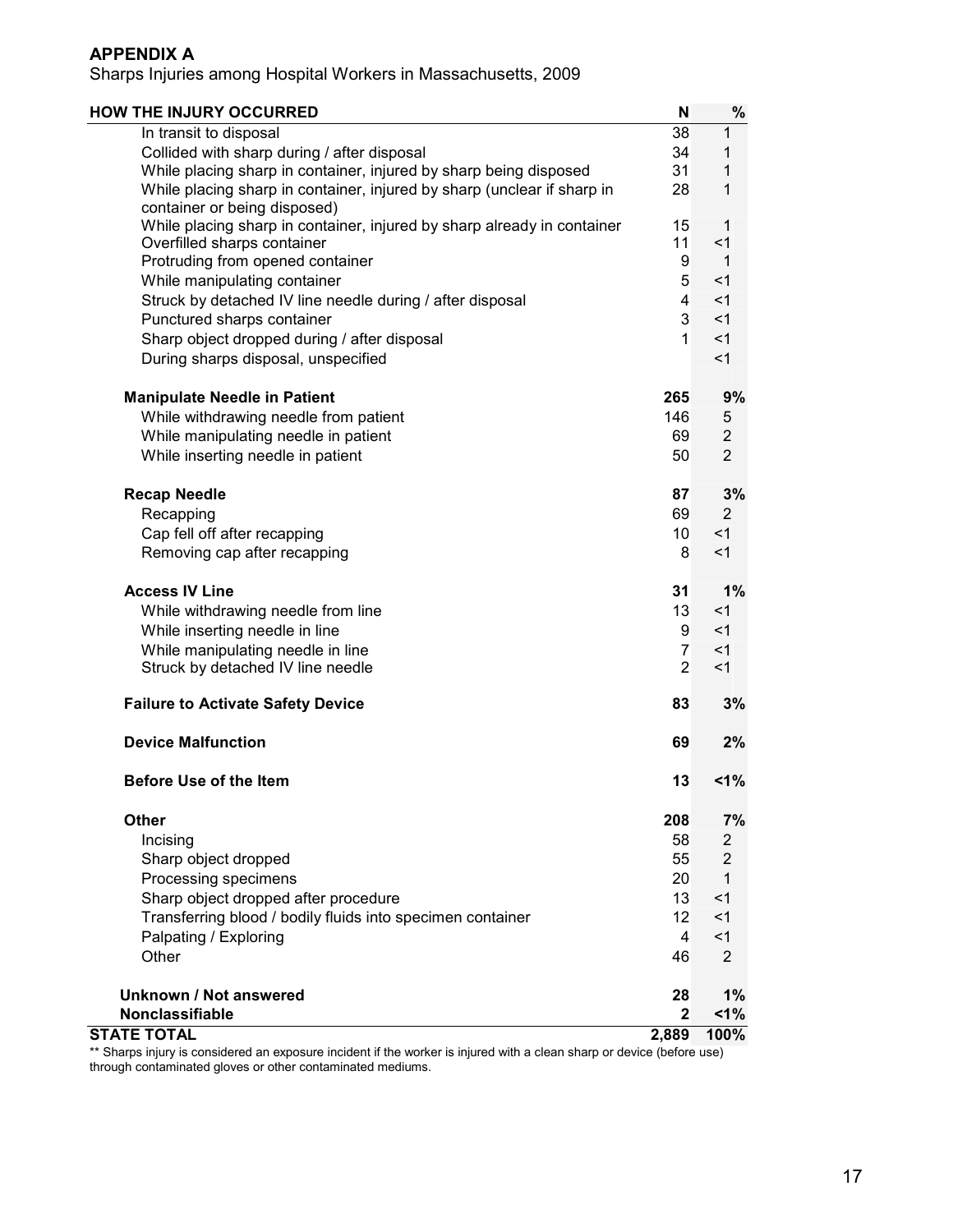Sharps Injuries among Hospital Workers in Massachusetts, 2009

Sharps Injuries among Hospital Workers by Device and Presence of Sharps Injury Prevention Features

| Device                                 | No<br>Sharps Injury<br>Prevention<br>Features |    | Sharps Injury<br><b>Prevention</b><br><b>Features</b> |    | Unknown |    |       | Total |  |
|----------------------------------------|-----------------------------------------------|----|-------------------------------------------------------|----|---------|----|-------|-------|--|
|                                        | N                                             | %  | N                                                     | %  | N       | %  | N     | $\%$  |  |
| Hypodermic Needle / syringe            | 270                                           | 31 | 568                                                   | 64 | 46      | 5  | 884   | 100%  |  |
| Suture Needle                          | 592                                           | 91 | 15                                                    | 2  | 46      |    | 653   | 100%  |  |
| <b>Winged Steel Needle</b>             | 24                                            | 10 | 208                                                   | 87 | 8       | 3  | 240   | 100%  |  |
| Scalpel Blade                          | 152                                           | 66 | 47                                                    | 20 | 32      | 14 | 231   | 100%  |  |
| Vacuum tube collection holder / needle | 18                                            | 16 | 85                                                    | 76 | 9       | 18 | 112   | 100%  |  |
| Other Hollow bore needle               | 102                                           | 37 | 145                                                   | 53 | 28      | 10 | 275   | 100%  |  |
| Other                                  | 340                                           | 69 | 32                                                    | 6  | 122     | 25 | 494   | 100%  |  |
| Total                                  | 1,498                                         | 52 | 1,100                                                 | 38 | 291     | 10 | 2,889 | 100%  |  |

Sharps Injuries among Hospital workers by Procedure and Presence of Sharps Injury Prevention Features

| Procedure                                                                                                                                        |                    | Sharps Injury<br>Unknown<br>No<br>Prevention<br>Sharps Injury<br>Prevention<br>Features<br>Features |                       |                      |                                |                   |                       |                              |  |  | Total |  |
|--------------------------------------------------------------------------------------------------------------------------------------------------|--------------------|-----------------------------------------------------------------------------------------------------|-----------------------|----------------------|--------------------------------|-------------------|-----------------------|------------------------------|--|--|-------|--|
|                                                                                                                                                  | N                  | $\%$                                                                                                | N                     | %                    | Ν                              | $\%$              | N                     | %                            |  |  |       |  |
| <b>Injection Procedures</b>                                                                                                                      |                    |                                                                                                     |                       |                      |                                |                   |                       |                              |  |  |       |  |
| Subcutaneous Injection                                                                                                                           | 148                | 29                                                                                                  | 344                   | 67                   | 18                             | 4                 | 510                   | 100%                         |  |  |       |  |
| Intramuscular Injection                                                                                                                          | 30                 | 25                                                                                                  | 82                    | 68                   | 8                              | 7                 | 120                   | 100%                         |  |  |       |  |
| Other Injections                                                                                                                                 | 33                 | 55                                                                                                  | 22                    | 37                   | 5                              | 8                 | 60                    | 100%                         |  |  |       |  |
| <b>Blood Procedures</b><br>Percutaneous venous puncture<br>Finger stick / Heel stick<br>Percutaneous arterial puncture<br>Other blood procedures | 31<br>19<br>9<br>4 | 10<br>56<br>19<br>16                                                                                | 262<br>12<br>32<br>19 | 86<br>35<br>67<br>76 | 13<br>3<br>7<br>$\overline{2}$ | 4<br>9<br>15<br>8 | 306<br>34<br>48<br>25 | 100%<br>100%<br>100%<br>100% |  |  |       |  |
| Line Procedures                                                                                                                                  |                    |                                                                                                     |                       |                      |                                |                   |                       |                              |  |  |       |  |
| To insert peripheral IV or set up<br>heparin lock                                                                                                | 23                 | 20                                                                                                  | 90                    | 80                   | $\mathbf{0}$                   | $\mathbf 0$       | 113                   | 100%                         |  |  |       |  |
| To insert central line                                                                                                                           | 26                 | 65                                                                                                  | 8                     | 20                   | 6                              | 15                | 40                    | 100%                         |  |  |       |  |
| Other line procedures                                                                                                                            | 73                 | 44                                                                                                  | 85                    | 51                   | 8                              | 5                 | 166                   | 100%                         |  |  |       |  |
| Other procedures                                                                                                                                 | 1,102              | 75                                                                                                  | 144                   | 10                   | 221                            | 15                | 1,467                 | 100%                         |  |  |       |  |
| Total                                                                                                                                            | 1,498              | 52                                                                                                  | 1,100                 | 38                   | 291                            | 10                | 2,889                 | 100%                         |  |  |       |  |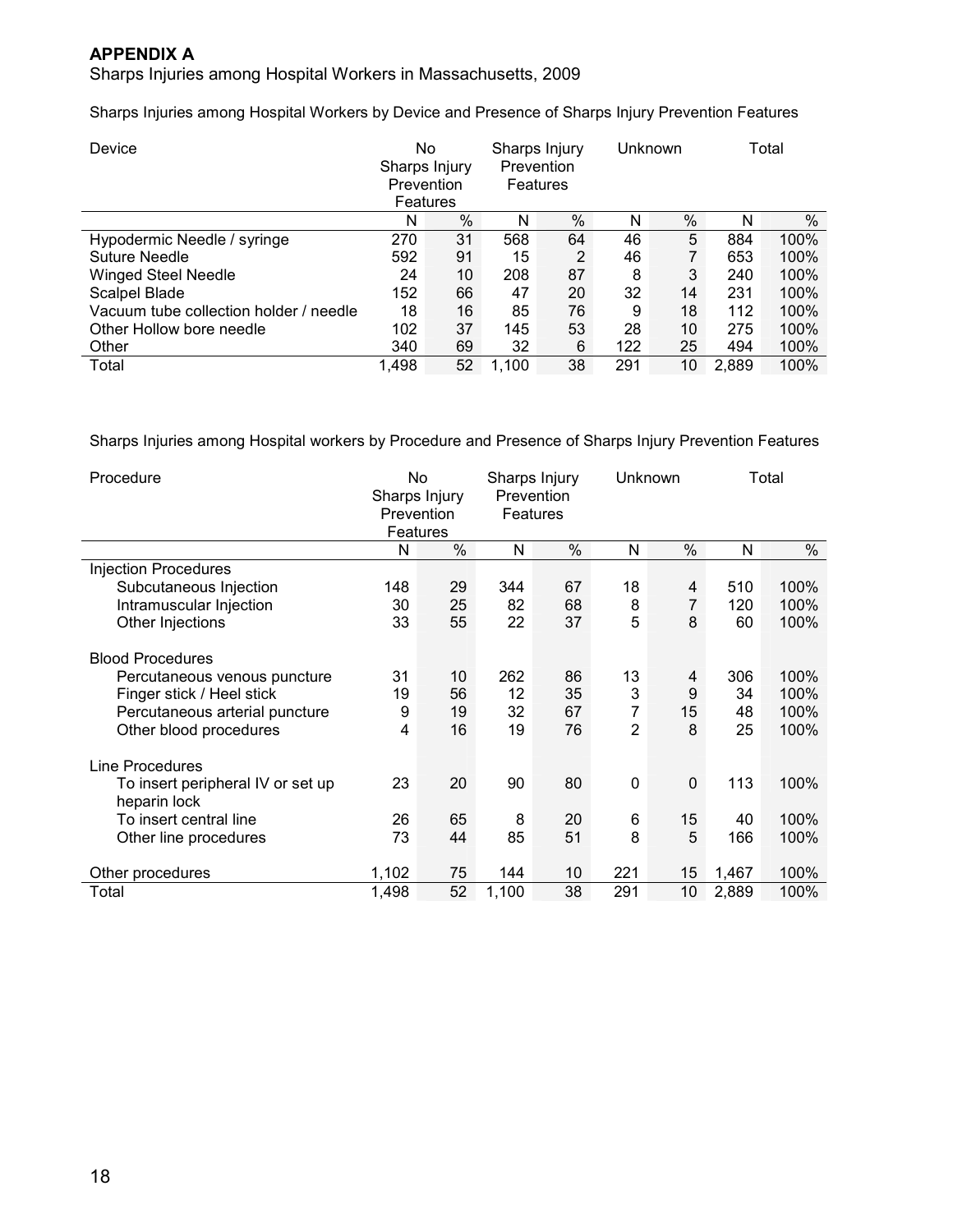#### **APPENDIX B**

Sharps Injuries among Hospital Workers by Number of Licensed Hospital Beds, Massachusetts, 2009

|                                                         |                | Hospital size <sup>^</sup><br>$100$ beds<br>101-300<br><b>Beds</b> |                |                     |                | > 300 beds All Hospitals |              |                     |
|---------------------------------------------------------|----------------|--------------------------------------------------------------------|----------------|---------------------|----------------|--------------------------|--------------|---------------------|
|                                                         |                | 30 hospitals                                                       |                | 53 hospitals        |                | 15 hospitals             | 98 hospitals |                     |
|                                                         | N              | %                                                                  | N              | $\%$                | N              | %                        | N            | %                   |
| <b>STATE TOTAL</b>                                      | 204            | 100 %                                                              |                |                     |                | 965 100 % 1,720 100 %    |              | 2,889 100 %         |
| <b>WORK STATUS OF INJURED WORKER</b>                    |                |                                                                    |                |                     |                |                          |              |                     |
| Employee                                                | 177            | 87                                                                 | 821            | 85                  | 1,497          | 87                       | 2,495        | 86 %                |
| Non-Employee Practitioner                               | 21             | 10                                                                 | 92             | 10                  | 140            | 8                        | 253          | 9                   |
| Student                                                 | 4              | $\overline{2}$                                                     | 35             | 4                   | 69             | $\overline{4}$           | 108          | $\overline{4}$      |
| Temporary / Contract Worker                             | $\overline{c}$ | 1                                                                  | 14             | 1                   | $\overline{7}$ | $<$ 1                    | 23           | 1                   |
| Other                                                   | 0              | $\mathbf 0$                                                        | 3              | $<$ 1               | 6              | $<$ 1                    | 9            | $<$ 1               |
| Unknown / Not answered / Nonclassifiable                | 0              | $\mathbf 0$                                                        | $\mathbf{0}$   | 0                   | 1              | $<$ 1                    | 1            | $<$ 1               |
| <b>OCCUPATION</b>                                       |                |                                                                    |                |                     |                |                          |              |                     |
| <b>Nurse</b>                                            | 98             | 48                                                                 | 433            | 45                  | 542            | 32                       | 1,073        | 37 %                |
| Physician                                               | 54             | 26                                                                 | 199            | 21                  | 812            | 47                       | 1,065        | 37                  |
| Technician                                              | 39             | 19                                                                 | 229            | 24                  | 249            | 14                       | 517          | 18                  |
| <b>Support Services</b>                                 | 4              | $\overline{2}$                                                     | 55             | 6                   | 63             | 4                        | 122          | $\overline{4}$      |
| <b>Other Medical Staff</b>                              | 4              | $\overline{2}$                                                     | 24             | $\overline{2}$      | 21             | 1                        | 49           | $\overline{2}$      |
| <b>Dental Staff</b>                                     | 0              | $\mathbf 0$                                                        | 3              | < 1                 | 11             | 1                        | 14           | <1                  |
| Other                                                   | 5              | $\overline{2}$                                                     | 20             | $\overline{2}$      | 21             | 1                        | 46           | $\overline{2}$      |
| Unknown / Not answered / Nonclassifiable                | 0              | $\mathbf 0$                                                        | $\overline{2}$ | $<$ 1               | 1              | $<$ 1                    | 3            | $<$ 1               |
|                                                         |                |                                                                    |                |                     |                |                          |              |                     |
| DEPARTMENT WHERE INJURY OCCURRED                        |                |                                                                    |                | 42                  |                |                          |              |                     |
| Operating and Procedure Rooms                           | 93             | 46                                                                 | 410            |                     | 769            | 45                       | 1,272        | 44 %<br>22          |
| <b>Inpatient Units</b>                                  | 51<br>26       | 25<br>13                                                           | 244            | 25<br>11            | 347<br>133     | 20                       | 642<br>263   |                     |
| <b>Emergency Department</b>                             |                |                                                                    | 104<br>53      |                     |                | 8                        |              | 9                   |
| <b>Intensive Care Units</b>                             | 6              | 3                                                                  |                | 5                   | 152            | 9                        | 211          | 7                   |
| Outpatient areas                                        | 12             | 6                                                                  | 49             | 5                   | 123            | $\overline{7}$           | 184          | 6                   |
| Laboratories                                            | 4<br>12        | $\overline{2}$<br>6                                                | 33<br>70       | 3<br>$\overline{7}$ | 73             | 4<br>$\overline{7}$      | 110          | 4<br>$\overline{7}$ |
| Other areas<br>Unknown / Not answered / Nonclassifiable | $\overline{0}$ | $\mathbf 0$                                                        | 2              | $<$ 1               | 118<br>5       | <1                       | 200<br>7     | $<$ 1               |
|                                                         |                |                                                                    |                |                     |                |                          |              |                     |
| PROCEDURE FOR WHICH DEVICE WAS USED                     |                |                                                                    |                |                     |                |                          |              |                     |
| Injection                                               | 48             | 24                                                                 | 269            | 28                  | 373            | 22                       |              | 690 24 %            |
| Suturing                                                | 40             | 20                                                                 | 181            | 19                  | 434            | 25                       | 655          | 23                  |
| <b>Blood Procedures</b>                                 | 30             | 15                                                                 | 170            | 18                  | 213            | 12                       | 413 14       |                     |
| Line Procedures                                         | 32             | 16                                                                 | 105            | 11                  | 182            | 11                       | 319          | 11                  |
| Making the Incision                                     | 16             | 8                                                                  | 78             | 8                   | 212            | 12                       | 306          | 11                  |
| To Obtain Body Fluid or Tissue Sample                   | $\overline{7}$ | 3                                                                  | 22             | $\overline{2}$      | 40             | $\overline{2}$           | 69           | 2                   |
| <b>Dental Procedures</b>                                | 1              | $<$ 1                                                              | $\overline{2}$ | < 1                 | 21             | $\mathbf{1}$             | 24           | 1                   |
| Other                                                   | 23             | 11                                                                 | 75             | 8                   | 175            | 10                       | 273          | 9                   |
| Unknown / Not answered / Nonclassifiable                | $\overline{7}$ | 3                                                                  | 63             | $\overline{7}$      | 70             | $\overline{4}$           | 140          | 5                   |

^ Information on the number of licensed beds is obtained from the MDPH Division of Health Care Quality.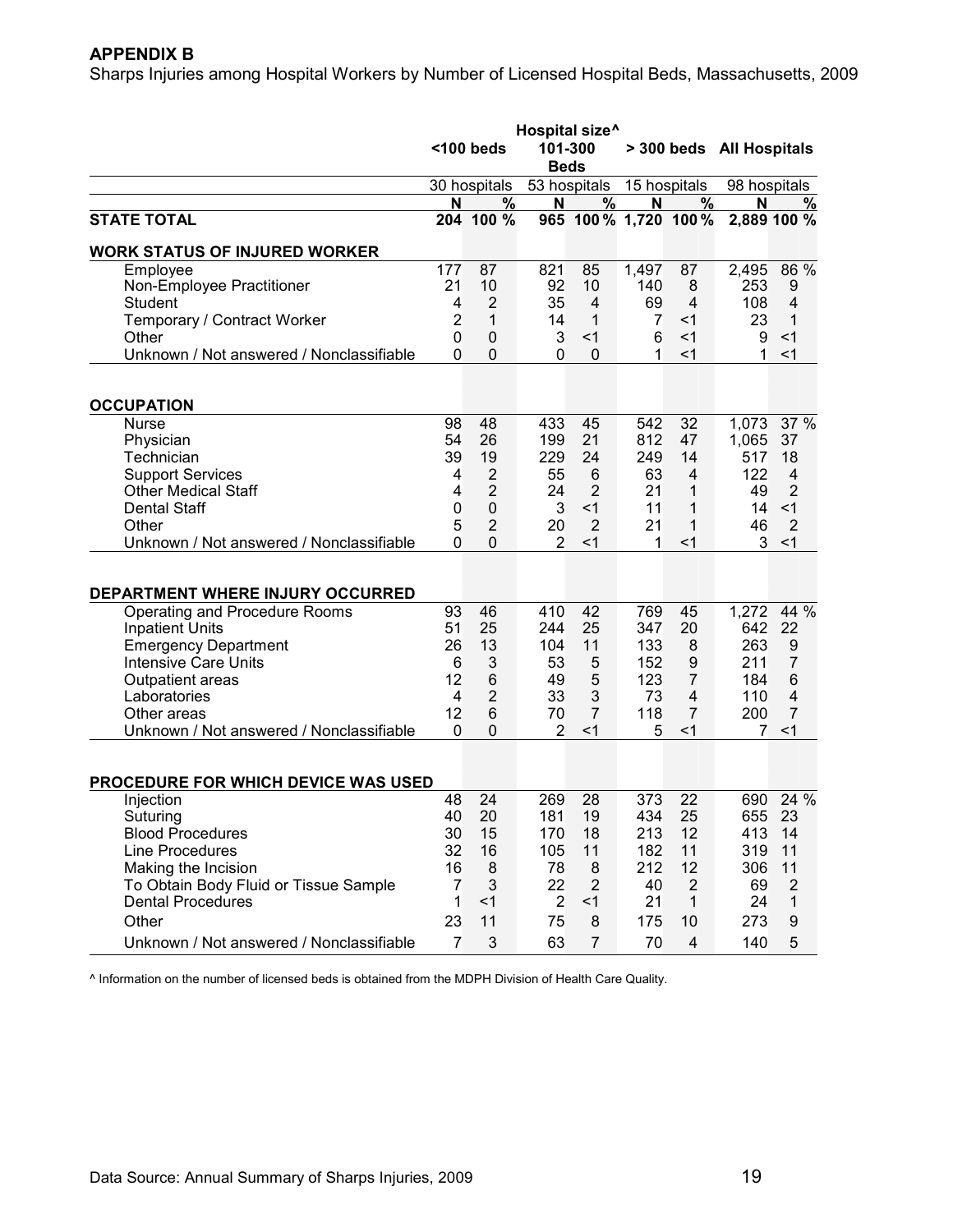### **APPENDIX B**

Sharps Injuries among Hospital Workers by Number of Licensed Hospital Beds, Massachusetts, 2009

|                                          | Hospital size <sup>^</sup> |                  |                |                           |     |                         |                          |                           |  |              |
|------------------------------------------|----------------------------|------------------|----------------|---------------------------|-----|-------------------------|--------------------------|---------------------------|--|--------------|
|                                          |                            | $100$ beds       | 101-300        |                           |     |                         | > 300 beds All Hospitals |                           |  |              |
|                                          |                            | 30 hospitals     | <b>Beds</b>    | 53 hospitals              |     |                         |                          | 15 hospitals              |  | 98 hospitals |
|                                          | N                          | %                | N              | $\%$                      | N   | $\%$                    | N                        | %                         |  |              |
| <b>STATE TOTAL</b>                       |                            | 204 100 %        |                | 965 100 % 1,720 100 %     |     |                         |                          | 2,889 100 %               |  |              |
| DEVICE INVOLVED IN THE INJURY            |                            |                  |                |                           |     |                         |                          |                           |  |              |
| Hypodermic needles / syringe             | 60                         | 29               | 346            | 36                        | 478 | 28                      | 884                      | 31 %                      |  |              |
| <b>Suture Needle</b>                     | 35                         | 17               | 178            | 18                        | 440 | 26                      | 653                      | 23                        |  |              |
| <b>Winged Steel Needle</b>               | 20                         | 10               | 102            | 11                        | 118 | 7                       | 240                      | 8                         |  |              |
| <b>Scalpel Blade</b>                     | 13                         | 6                | 67             | $\overline{7}$            | 151 | $\boldsymbol{9}$        | 231                      | 8                         |  |              |
| Vacuum Tube Collection Holder / Needle   | 10                         | 5                | 44             | 5                         | 58  | 3                       | 112                      | 4                         |  |              |
| Glass                                    | 1                          | $<$ 1            | 4              | $<$ 1                     | 13  | 1                       | 18                       | 1                         |  |              |
| Dental Device or Item                    | 1                          | $<$ 1            | $\overline{2}$ | $<$ 1                     | 8   | $<$ 1                   | 11                       | $<$ 1                     |  |              |
| <b>Other Hollow Bore Needle</b>          | 26                         | 13               | 90             | 9                         | 159 | 9                       | 275                      | 10                        |  |              |
| Other                                    | 33                         | 17               | 108            | 11                        | 267 | 16                      | 408                      | 14                        |  |              |
| Unknown / Not answered / Nonclassifiable | 5                          | $\overline{2}$   | 24             | $\overline{2}$            | 28  | $\overline{2}$          | 57                       | $\overline{2}$            |  |              |
| <b>SHARPS INJURY PREVENTION FEATURE</b>  |                            |                  |                |                           |     |                         |                          |                           |  |              |
| No                                       | 99                         | 49               | 424            | 44                        | 975 | 57                      | 1,498                    | 52 %                      |  |              |
| Yes                                      | 99                         | 49               | 468            | 49                        | 533 | 31                      | 1,100                    | 38                        |  |              |
| Unknown / Not answered                   | 6                          | 3                | 73             | 8                         | 212 | 12                      | 291                      | 10                        |  |              |
|                                          |                            |                  |                |                           |     |                         |                          |                           |  |              |
|                                          |                            |                  |                |                           |     |                         |                          |                           |  |              |
| <b>WHEN THE INJURY OCCURRED</b>          |                            |                  |                |                           |     |                         |                          |                           |  |              |
| During Use of the Item                   | 91                         | 45               | 399            | 41                        | 860 | 50                      | 1,350                    | 47 %                      |  |              |
| After Use / Before Disposal              | 74                         | 36               | 374            | 39                        | 543 | 32                      | 991                      | 34                        |  |              |
| During or After Disposal of the Item     | 27                         | 13               | 135            | 14                        | 192 | 11                      | 354                      | 12                        |  |              |
| Before Use of the Item                   | 0                          | $\mathbf 0$      | $\overline{2}$ | $<$ 1                     | 16  | 1                       | 18                       | 1                         |  |              |
| Unknown / Not answered / Nonclassifiable | 12                         | 6                | 55             | 6                         | 109 | 6                       | 176                      | 6                         |  |              |
|                                          |                            |                  |                |                           |     |                         |                          |                           |  |              |
| <b>HOW THE INJURY OCCURRED</b>           |                            |                  |                |                           |     |                         |                          |                           |  |              |
| Collision with Worker or Sharp           | 26                         | 13               | 126            | 13                        | 293 | 17                      | 445                      | 15 %                      |  |              |
| Suturing                                 | 18                         | 9                | 86             | 9                         | 254 | 15                      | 358                      | 12                        |  |              |
| Handle / Pass Equipment                  | 16                         | 8                | 84             | 9                         | 182 | 11                      | 282                      | 10                        |  |              |
| <b>Activate Safety Device</b>            | 18                         | 9                | 106            | 11                        | 106 | 6                       | 230                      | 8                         |  |              |
| Manipulate Needle in Patient             | 16                         | 8                | 91             | 9                         | 158 | 9                       | 265                      | 9                         |  |              |
| Patient Moved / Jarred Device            | 32                         | 16               | 102            | 11                        | 126 | $\overline{7}$          | 260                      | q                         |  |              |
| <b>Improper Disposal</b>                 | 12                         | 6                | 92             | 10                        | 103 | $\,6$                   | 207                      | $\overline{7}$            |  |              |
| During Sharps Disposal                   | 18                         | $\boldsymbol{9}$ | 59             | 6                         | 102 | 6                       | 179                      | 6                         |  |              |
| During Clean-up                          | 10                         | 5                | 59             | $\,6$                     | 73  | $\overline{\mathbf{4}}$ | 142                      | $\mathbf 5$               |  |              |
| Failure to Activate Safety Device        | 8                          | $\overline{4}$   | 42             | $\overline{\mathbf{4}}$   | 33  | $\mathbf 2$             | 83                       | $\ensuremath{\mathsf{3}}$ |  |              |
| Recap Needle                             | 9                          | $\overline{4}$   | 25             | $\ensuremath{\mathsf{3}}$ | 53  | 3                       | 87                       | 3                         |  |              |
| <b>Device Malfunctioned</b>              | $\overline{7}$             | $\mathfrak{B}$   | 24             | $\sqrt{2}$                | 38  | $\overline{c}$          | 69                       | $\overline{2}$            |  |              |
| <b>Access IV Line</b>                    | $\overline{2}$             | 1                | 9              | 1                         | 20  | 1                       | 31                       | 1                         |  |              |
| Before Use of Item                       | $\mathbf 0$                | $\mathbf 0$      | $\overline{2}$ | < 1                       | 11  | 1                       | 13                       | < 1                       |  |              |
| Other                                    | 11                         | 5                | 52             | 5                         | 145 | 8                       | 208                      | $\overline{7}$            |  |              |
| Unknown / Not answered / Nonclassifiable | 1                          | $<$ 1            | 6              | 1                         | 23  | 1                       | 30                       | 1                         |  |              |

^ Information on the number of licensed beds is obtained from the MDPH Division of Health Care Quality.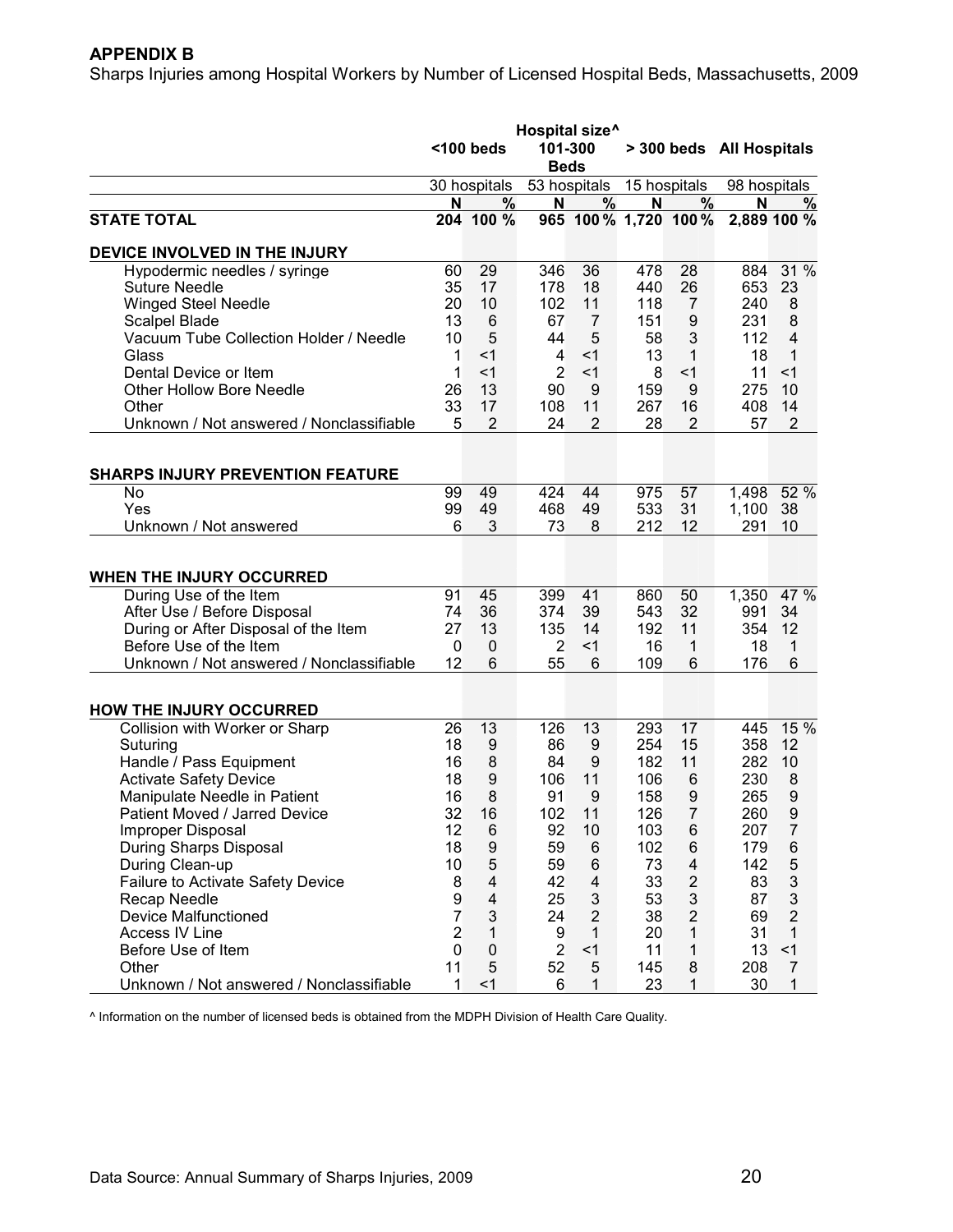#### **APPENDIX C**

Sharps Injuries among Hospital Workers by Hospital Teaching Status, Massachusetts, 2009

|                                          | <b>Teaching Status^</b> |                |                            |                |                |                |  |  |  |
|------------------------------------------|-------------------------|----------------|----------------------------|----------------|----------------|----------------|--|--|--|
|                                          | <b>Teaching</b>         |                | Non-teaching All Hospitals |                |                |                |  |  |  |
|                                          | 22 hospitals            |                | 76 hospitals               |                | 98 hospitals   |                |  |  |  |
|                                          | N                       | $\frac{9}{6}$  | N                          | $\frac{0}{6}$  | N              | %              |  |  |  |
| <b>STATE TOTAL</b>                       | 1,886                   | 100%           | 1,003                      | 100%           |                | 2,889 100 %    |  |  |  |
| <b>WORK STATUS OF INJURED WORKER</b>     |                         |                |                            |                |                |                |  |  |  |
| Employee                                 | 1,649                   | 87             | 846                        | 84             | 2,495          | 86 %           |  |  |  |
| Non-Employee Practitioner                | 133                     | $\overline{7}$ | 120                        | 12             | 253            | 9              |  |  |  |
| Student                                  | 85                      | 5              | 23                         | $\overline{2}$ | 108            | 4              |  |  |  |
| Temp / Contract                          | 10                      | 1              | 13                         | $\mathbf{1}$   | 23             | 1              |  |  |  |
| Other                                    | 8                       | $<$ 1          | $\mathbf{1}$               | $<$ 1          | 9              | $<$ 1          |  |  |  |
| Unknown / Not answered / Nonclassifiable | 1                       | $<$ 1          | 0                          | $\mathbf{0}$   | 1              | $<$ 1          |  |  |  |
| <b>OCCUPATION</b>                        |                         |                |                            |                |                |                |  |  |  |
| <b>Nurse</b>                             | 589                     | 31             | 484                        | 48             | 1,073          | 37%            |  |  |  |
| Physician                                | 878                     | 47             | 187                        | 19             | 1,065          | 37             |  |  |  |
| Technician                               | 272                     | 14             | 245                        | 24             | 517            | 18             |  |  |  |
| <b>Support Services</b>                  | 78                      | 4              | 44                         | 4              | 122            | $\overline{4}$ |  |  |  |
| <b>Other Medical Staff</b>               | 30                      | $\overline{2}$ | 19                         | $\overline{2}$ | 49             | $\overline{2}$ |  |  |  |
| <b>Dental Staff</b>                      | 12                      | 1              | 2                          | $<$ 1          | 14             | $<$ 1          |  |  |  |
| Other                                    | 27                      | 1              | 19                         | $\overline{2}$ | 46             | $\overline{2}$ |  |  |  |
| Unknown / Not answered / Nonclassifiable | $\Omega$                | $\mathbf 0$    | 3                          | $<$ 1          | 3              | $<$ 1          |  |  |  |
|                                          |                         |                |                            |                |                |                |  |  |  |
| DEPARTMENT WHERE INJURY OCCURRED         |                         |                |                            |                |                |                |  |  |  |
| Operating and Procedure Rooms            | 891                     | 47             | 381                        | 38             | 1,272          | 44%            |  |  |  |
| <b>Inpatient Units</b>                   | 372                     | 20             | 270                        | 27             | 642            | 22             |  |  |  |
| <b>Emergency Department</b>              | 143                     | 8              | 120                        | 12             | 263            | 9              |  |  |  |
| <b>Intensive Care Units</b>              | 152                     | 8              | 59                         | 6              | 211            | 7              |  |  |  |
| Outpatient areas                         | 127                     | $\overline{7}$ | 57                         | 6              | 184            | 6              |  |  |  |
| Laboratories                             | 76                      | 4              | 34                         | 3              | 110            | 4              |  |  |  |
| Other areas                              | 120                     | $\,6$          | 80                         | 8              | 200            | $\overline{7}$ |  |  |  |
| Unknown / Not answered / Nonclassifiable | 5                       | $<$ 1          | 2                          | $<$ 1          | $\overline{7}$ | <1             |  |  |  |
|                                          |                         |                |                            |                |                |                |  |  |  |
| PROCEDURE FOR WHICH DEVICE WAS USED      |                         |                |                            |                |                |                |  |  |  |
| Injection                                | 395                     | 21             | 295                        | 29             | 690            | 24%            |  |  |  |
| Suturing                                 | 475                     | 25             | 180                        | 18             | 655            | 23             |  |  |  |
| <b>Blood Procedures</b>                  | 220                     | 12             | 193                        | 19             | 413            | 14             |  |  |  |
| Line Procedures                          | 199                     | 11             | 120                        | 12             | 319            | 11             |  |  |  |
| Making the Incision                      | 236                     | 13             | 70                         | $\overline{7}$ | 306            | 11             |  |  |  |
| To Obtain Body Fluid or Tissue Sample    | 47                      | 2              | 22                         | $\overline{2}$ | 69             | 2              |  |  |  |
| <b>Dental Procedures</b>                 | 21                      | 1              | 3                          | $<$ 1          | 24             | $\mathbf{1}$   |  |  |  |
| Other                                    | 201                     | 11             | 72                         | $\overline{7}$ | 273            | 9              |  |  |  |
| Unknown / Not answered / Nonclassifiable | 92                      | 5              | 48                         | 5              | 140            | 5              |  |  |  |

^ Information on hospitals' teaching status is obtained from the Massachusetts Division of Health Care Finance and Policy.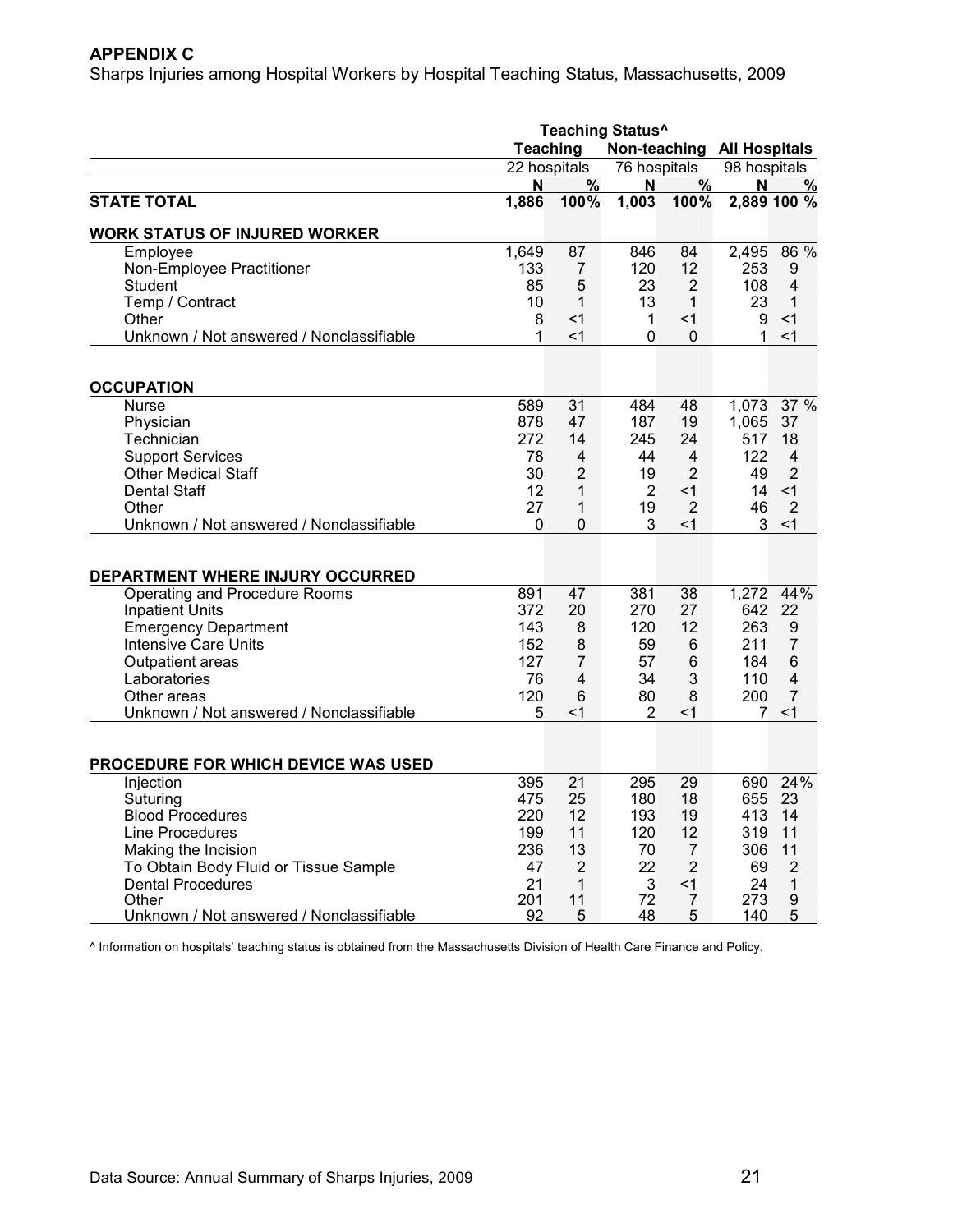#### **APPENDIX C**

Sharps Injuries among Hospital Workers by Hospital Teaching Status, Massachusetts, 2009

|                                          | <b>Teaching Status^</b> |                            |                |                |              |                |  |
|------------------------------------------|-------------------------|----------------------------|----------------|----------------|--------------|----------------|--|
|                                          | Teaching                | Non-teaching All Hospitals |                |                |              |                |  |
|                                          | 22 hospitals            |                            | 76 hospitals   |                | 98 hospitals |                |  |
|                                          | N                       | $\%$                       | N              | %              | N            | $\frac{0}{0}$  |  |
| <b>STATE TOTAL</b>                       |                         | 100%                       |                | 100%           |              | 100%           |  |
| DEVICE INVOLVED IN THE INJURY            |                         |                            |                |                |              |                |  |
| Hypodermic needles / syringe             | 516                     | 27                         | 368            | 37             | 884          | 31%            |  |
| <b>Suture Needle</b>                     | 482                     | 26                         | 171            | 17             | 653          | 23             |  |
| <b>Winged Steel Needle</b>               | 131                     | 7                          | 109            | 11             | 240          | 8              |  |
| Scalpel Blade                            | 166                     | 9                          | 65             | 6              | 231          | 8              |  |
| Vacuum Tube Collection Holder / Needle   | 56                      | 3                          | 56             | $\,6$          | 112          | $\overline{4}$ |  |
| Glass                                    | 14                      | $\mathbf{1}$               | 4              | $<$ 1          | 18           | 1              |  |
| Dental Device or Item                    | 9                       | $<$ 1                      | $\overline{2}$ | <1             | 11           | $<$ 1          |  |
| <b>Other Hollow Bore Needle</b>          | 175                     | 9                          | 100            | 10             | 275          | 10             |  |
| Other                                    | 300                     | 16                         | 108            | 11             | 408          | 14             |  |
| Unknown / Not answered / Nonclassifiable | 37                      | 2                          | 20             | $\overline{2}$ | 57           | 2              |  |
|                                          |                         |                            |                |                |              |                |  |
| <b>SHARPS INJURY PREVENTION FEATURE</b>  |                         |                            |                |                |              |                |  |
| No                                       | 1,056                   | 56                         | 442            | 44             | 1,498        | 52%            |  |
| Yes                                      | 585                     | 31                         | 515            | 51             | 1,100        | 38             |  |
| Unknown / Not answered                   | 245                     | 13                         | 46             | 5              | 291          | 10             |  |
|                                          |                         |                            |                |                |              |                |  |
|                                          |                         |                            |                |                |              |                |  |
| WHEN THE INJURY OCCURRED                 |                         |                            |                |                |              |                |  |
| During Use of the Item                   | 937                     | 50                         | 413            | 41             | 1,350        | 47%            |  |
| After Use / Before Disposal              | 591                     | 31                         | 400            | 40             | 991          | 34             |  |
| During or After Disposal of the Item     | 211                     | 11                         | 143            | 14             | 354          | 12             |  |
| Before Use of the Item                   | 16                      | 1                          | 2              | $<$ 1          | 18           | 1              |  |
| Unknown / Not answered / Nonclassifiable | 131                     | $\overline{7}$             | 45             | $\overline{4}$ | 176          | 6              |  |
|                                          |                         |                            |                |                |              |                |  |
| <b>HOW THE INJURY OCCURRED</b>           |                         |                            |                |                |              |                |  |
| Collision with Worker or Sharp           | 320                     | 17                         | 125            | 12             | 445          | 15%            |  |
| Suturing                                 | 272                     | 14                         | 86             | 9              | 358          | 12             |  |
| <b>Activate Safety Device</b>            | 112                     | 6                          | 118            | 12             | 282          | 10             |  |
| Handle / Pass Equipment                  | 215                     | 11                         | 67             | $\overline{7}$ | 230          | 8              |  |
| Manipulate Needle in Patient             | 161                     | 9                          | 104            | 10             | 265          | 9              |  |
| Patient Moved / Jarred Device            | 146                     | 8                          | 114            | 11             | 260          | 9              |  |
| Improper Disposal                        | 120                     | 6                          | 87             | 9              | 207          | $\overline{7}$ |  |
| During Sharps Disposal                   | 112                     | 6                          | 67             | $\overline{7}$ | 179          | 6              |  |
| During Clean-up                          | 81                      | 4                          | 61             | 6              | 142          | $\mathbf 5$    |  |
| <b>Failure to Activate Safety Device</b> | 32                      | $\overline{2}$             | 51             | 5              | 83           | 3              |  |
| Recap Needle                             | 58                      | $\mathfrak{B}$             | 29             | 3              | 87           | 3              |  |
| <b>Device Malfunctioned</b>              | 44                      | $\overline{2}$             | 25             | $\overline{2}$ | 69           | $\overline{2}$ |  |
| Before Use of Item                       | 11                      | $\mathbf 1$                | $\overline{2}$ | < 1            | 31           | $\mathbf{1}$   |  |
| <b>Access IV Line</b>                    | 20                      | 1                          | 11             | $\mathbf{1}$   | 13           | <1             |  |
| Other                                    | 157                     | 8                          | 51             | 5              | 208          | $\overline{7}$ |  |
| Unknown / Not answered / Nonclassifiable | 25                      | 1                          | 5              | $<$ 1          | 30           | 1              |  |

^ Information on hospitals' teaching status is obtained from the Massachusetts Division of Health Care Finance and Policy.